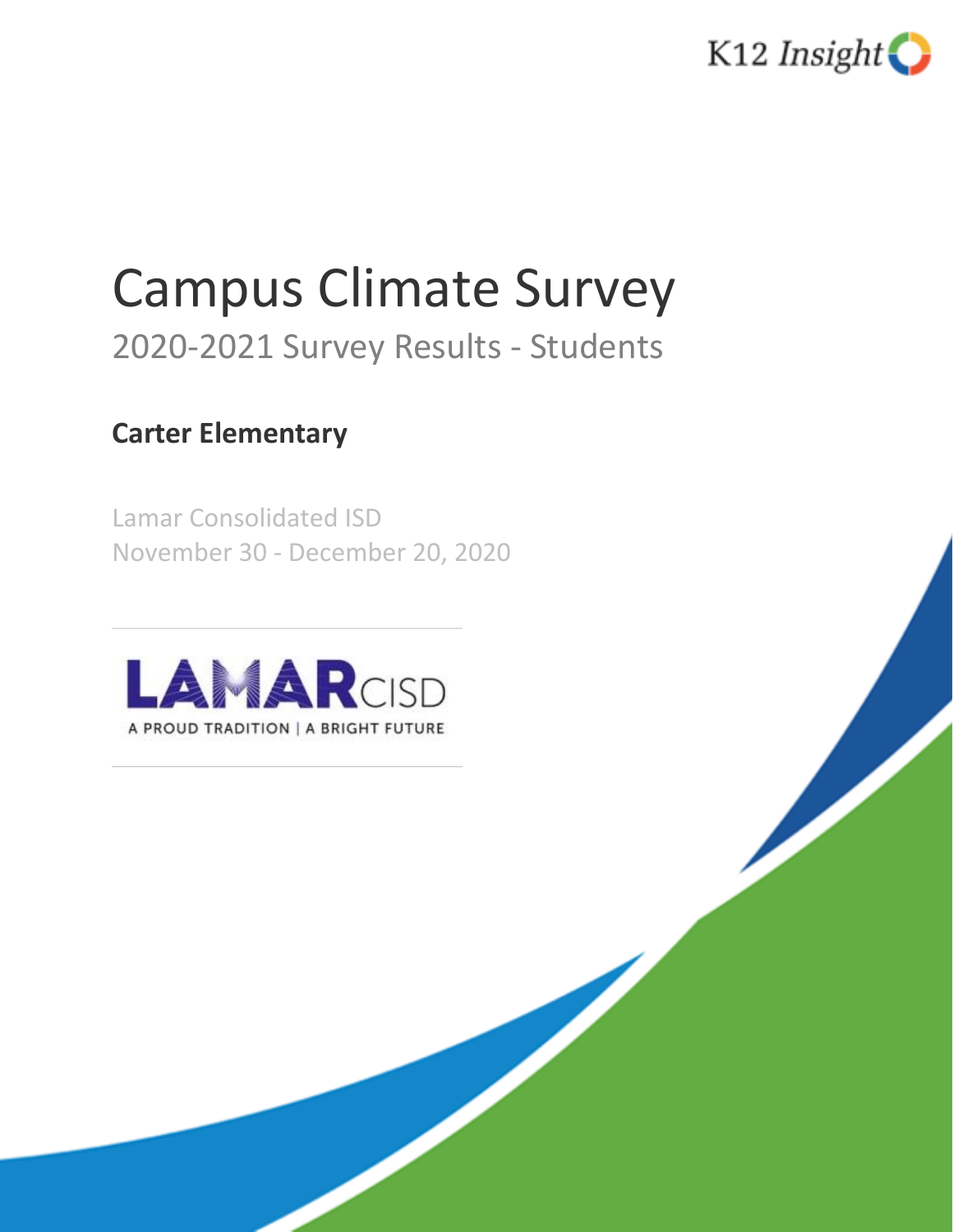Students receive grades of A, B, C, D or F to report the quality of their work. What grade would you give the overall quality of your school? On this scale, A represents outstanding, C is average and F is failing.

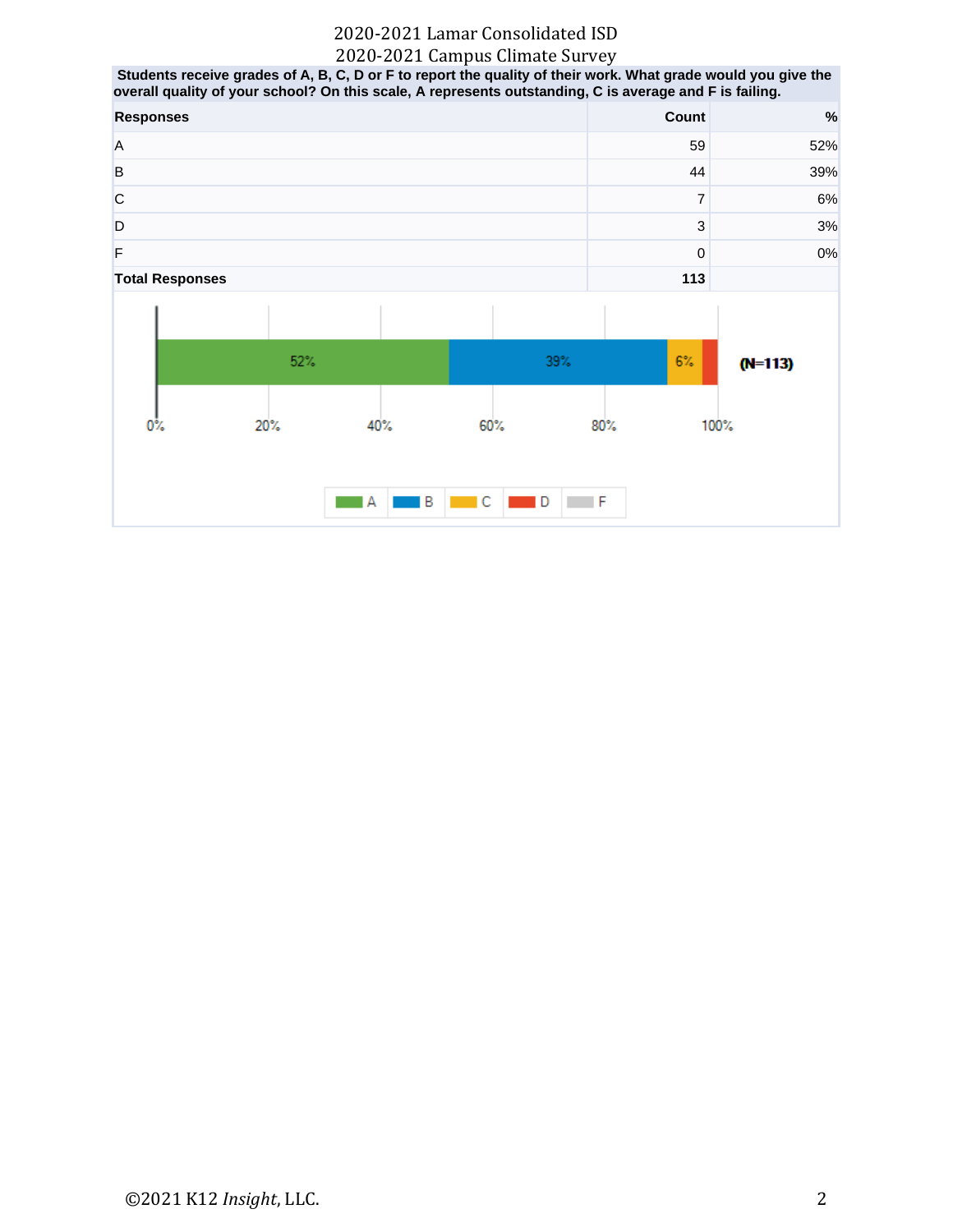

**Have you participated in virtual learning during the 2020-2021 school year? Responses Count %**  $\gamma$ es 60% and 60% and 60% and 60% and 60% and 60% and 60% and 60% and 60% and 60% and 60% and 60% and 60% and 60% No the contract of the contract of the contract of the contract of the contract of the contract of the contract of the contract of the contract of the contract of the contract of the contract of the contract of the contra **Total Responses 111**60% 40%  $(N=111)$  $0\%$ 20% 40% 60% 80% 100% Yes No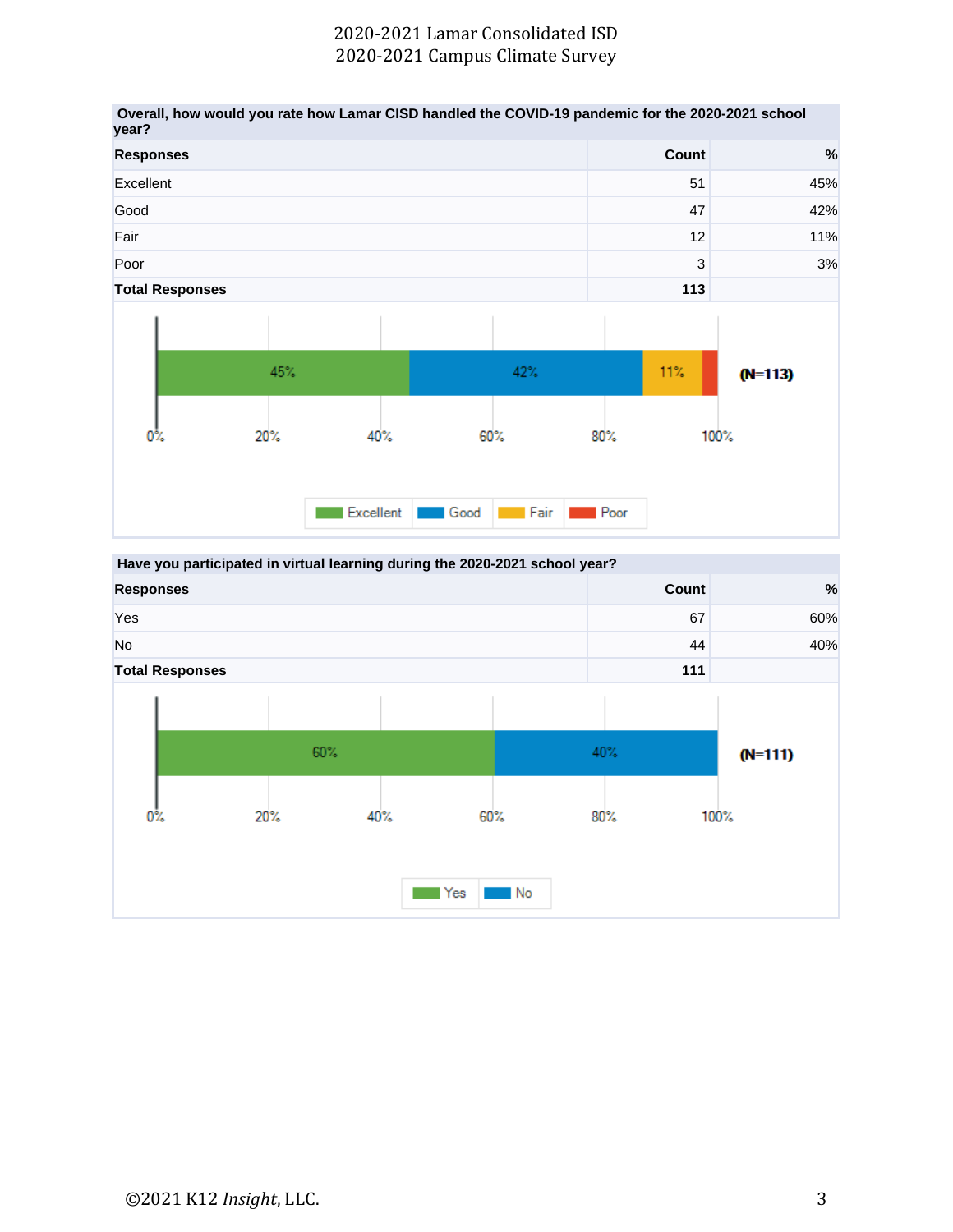|                   |                                                                         | <b>Strongly</b><br>Agree | Agree | <b>Disagree</b> | <b>Strongly</b><br><b>Disagree</b> | <b>Don't Know</b> | <b>Total</b><br><b>Responses</b> |
|-------------------|-------------------------------------------------------------------------|--------------------------|-------|-----------------|------------------------------------|-------------------|----------------------------------|
|                   | The overall process for virtual                                         | 12                       | 37    | 6               | $\mathbf{1}$                       | 9                 |                                  |
|                   | (a) learning was clearly<br>explained.                                  | 18%                      | 57%   | 9%              | 2%                                 | 14%               | 65                               |
|                   |                                                                         | 21                       | 30    | $\overline{7}$  | $\overline{0}$                     | $\overline{7}$    |                                  |
| (p)               | Course expectations were<br>clearly explained.                          | 32%                      | 46%   | 11%             | $0\%$                              | 11%               | 65                               |
|                   | Criteria for grading                                                    | 26                       | 24    | 6               | $\overline{0}$                     | 10                |                                  |
|                   | (c) assignments were clearly<br>explained.                              | 39%                      | 36%   | 9%              | $0\%$                              | 15%               | 66                               |
|                   | I feel comfortable using<br>educational technology (e.g.,               | 28                       | 25    | $\overline{7}$  | $\overline{0}$                     | 6                 |                                  |
|                   | (d) Microsoft Office, Canvas,<br>Learning Management<br>Systems, etc.). | 42%                      | 38%   | 11%             | $0\%$                              | 9%                | 66                               |
|                   |                                                                         | 32                       | 25    | $\mathbf{1}$    | $\mathbf{1}$                       | $\overline{7}$    |                                  |
|                   | (e) My teacher was prepared.                                            | 48%                      | 38%   | 2%              | 2%                                 | 11%               | 66                               |
|                   | My teacher provided                                                     | 31                       | 22    | $6\phantom{1}$  | $\mathbf{1}$                       | 6                 |                                  |
|                   | (f) individual attention and<br>support.                                | 47%                      | 33%   | 9%              | 2%                                 | 9%                | 66                               |
|                   | My teacher was available                                                | 40                       | 18    | $\mathbf{3}$    | $\overline{0}$                     | 6                 |                                  |
| $\left( 0\right)$ | when I had questions.                                                   | 60%                      | 27%   | 4%              | $0\%$                              | 9%                | 67                               |
|                   |                                                                         | 19                       | 29    | $\overline{9}$  | $\mathbf{1}$                       | 8                 |                                  |
|                   | (h) I was engaged in my courses.                                        | 29%                      | 44%   | 14%             | 2%                                 | 12%               | 66                               |
|                   | My teacher was engaged in                                               | 31                       | 20    | $\overline{2}$  | $\mathbf{1}$                       | 12                |                                  |
| $\left( 1\right)$ | the courses.                                                            | 47%                      | 30%   | 3%              | 2%                                 | 18%               | 66                               |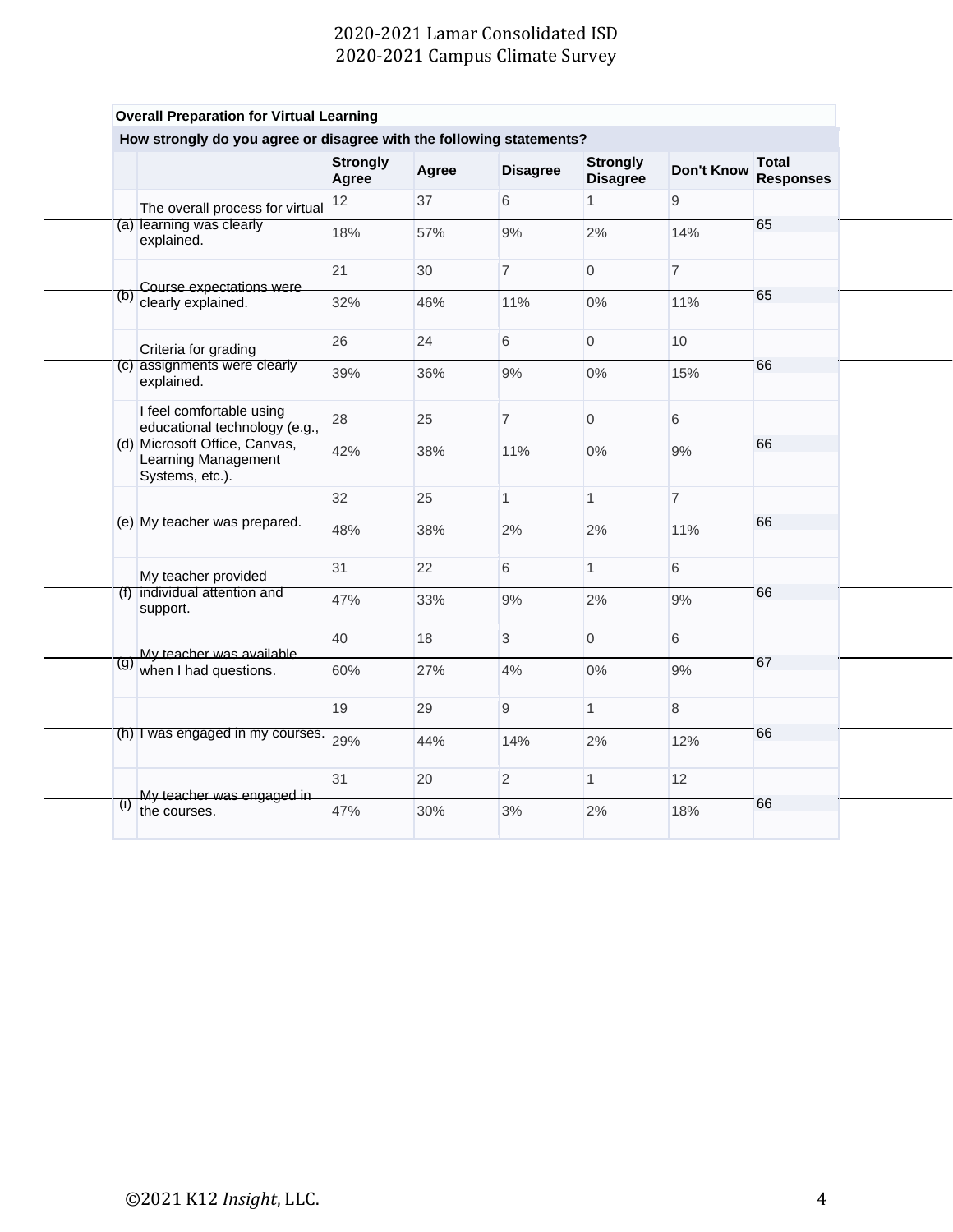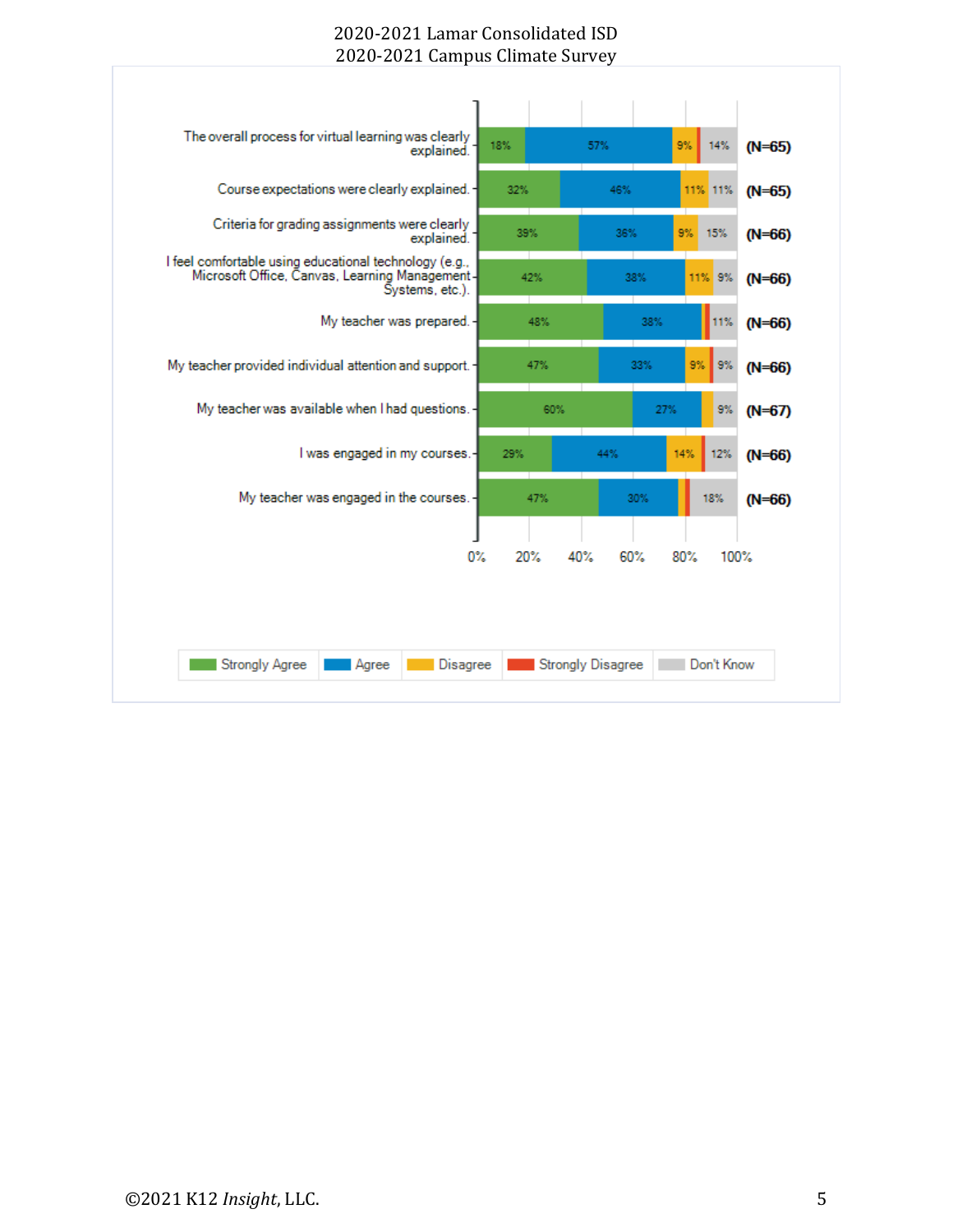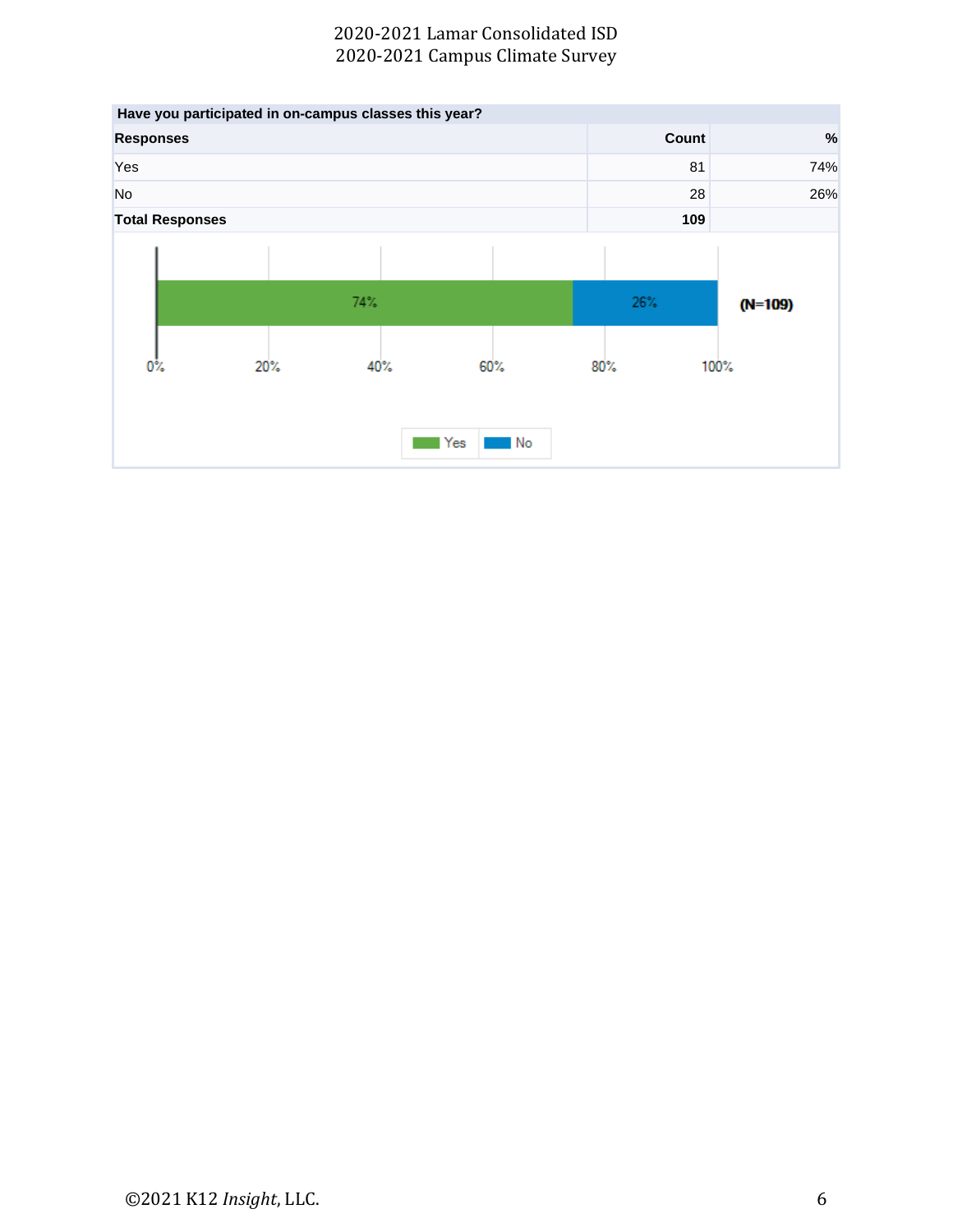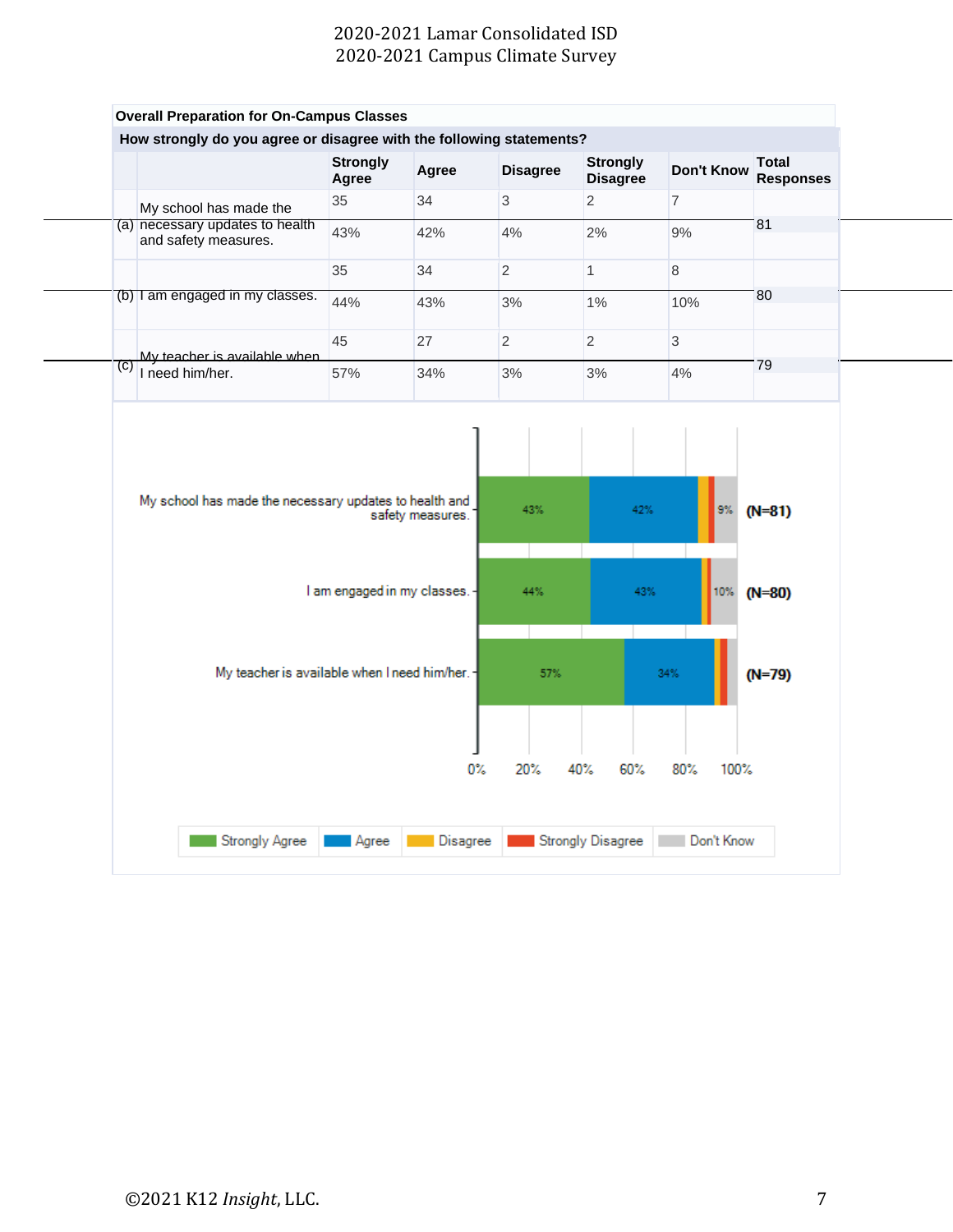|                           |                                                                    | <b>Strongly</b><br>Agree | Agree | <b>Disagree</b> | <b>Strongly</b><br><b>Disagree</b> | <b>Don't Know</b> | <b>Total</b><br><b>Responses</b> |
|---------------------------|--------------------------------------------------------------------|--------------------------|-------|-----------------|------------------------------------|-------------------|----------------------------------|
|                           | My teachers tell me what I                                         | 78                       | 31    | $\mathbf{1}$    | 0                                  | 3                 |                                  |
|                           | (a) need to know to do well in<br>school.                          | 69%                      | 27%   | $1\%$           | $0\%$                              | 3%                | 113                              |
|                           |                                                                    | 32                       | 47    | 14              | 5                                  | 13                |                                  |
| (b)                       | Lam challenged by the work<br>at school.                           | 29%                      | 42%   | 13%             | $5\%$                              | 12%               | 111                              |
|                           | I have to work hard to make                                        | 78                       | 26    | $\overline{5}$  | $\overline{0}$                     | 3                 |                                  |
| (C)                       | good grades.                                                       | 70%                      | 23%   | 4%              | $0\%$                              | 3%                | 112                              |
|                           | I try to do my best in school.                                     | 79                       | 28    | $\mathbf{1}$    | $\overline{0}$                     | $\overline{4}$    |                                  |
| (d)                       | every day.                                                         | 71%                      | 25%   | $1\%$           | $0\%$                              | 4%                | 112                              |
|                           | My teachers show me how                                            | 35                       | 42    | 12 <sup>2</sup> | $\mathbf{1}$                       | 20                |                                  |
|                           | (e) our lessons relate to life<br>outside of school.               | 32%                      | 38%   | 11%             | $1\%$                              | 18%               | 110                              |
|                           |                                                                    | 48                       | 49    | $\overline{4}$  | $\overline{0}$                     | 11                |                                  |
| $(\text{I})$              | The tests and quizzes match<br>the instruction I receive.          | 43%                      | 44%   | 4%              | $0\%$                              | 10%               | 112                              |
|                           |                                                                    | 53                       | 44    | 8               | $\mathbf{1}$                       | $\overline{7}$    |                                  |
|                           | My teachers give me extra<br>$\overline{(9)}$ help when I need it. | 47%                      | 39%   | 7%              | $1\%$                              | 6%                | 113                              |
|                           | My teachers tell me how well                                       | 46                       | 44    | 15              | $\overline{0}$                     | 8                 |                                  |
|                           | (h) I do on my assignments and<br>tests.                           | 41%                      | 39%   | 13%             | $0\%$                              | 7%                | 113                              |
|                           | The courses and activities                                         | 33                       | 54    | $\overline{7}$  | 3                                  | 16                |                                  |
|                           | (i) offered at school are<br>interesting.                          | 29%                      | 48%   | 6%              | 3%                                 | 14%               | 113                              |
|                           | An adult at school tells me                                        | 54                       | 31    | 11              | 0                                  | 17                |                                  |
| $\overline{(\mathsf{I})}$ | what I need to do to move to<br>the next grade or to graduate.     | 48%                      | 27%   | 10%             | $0\%$                              | 15%               | 113                              |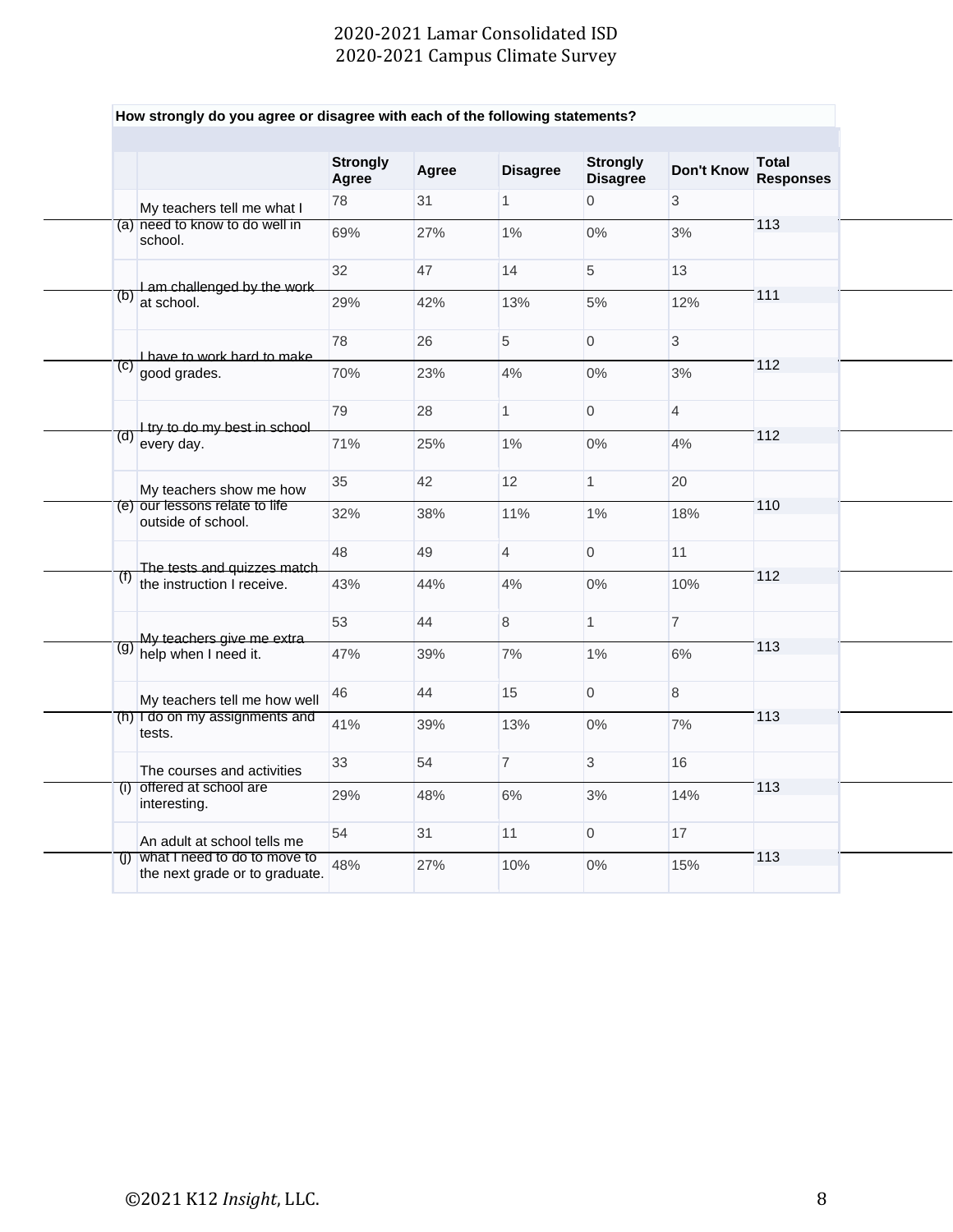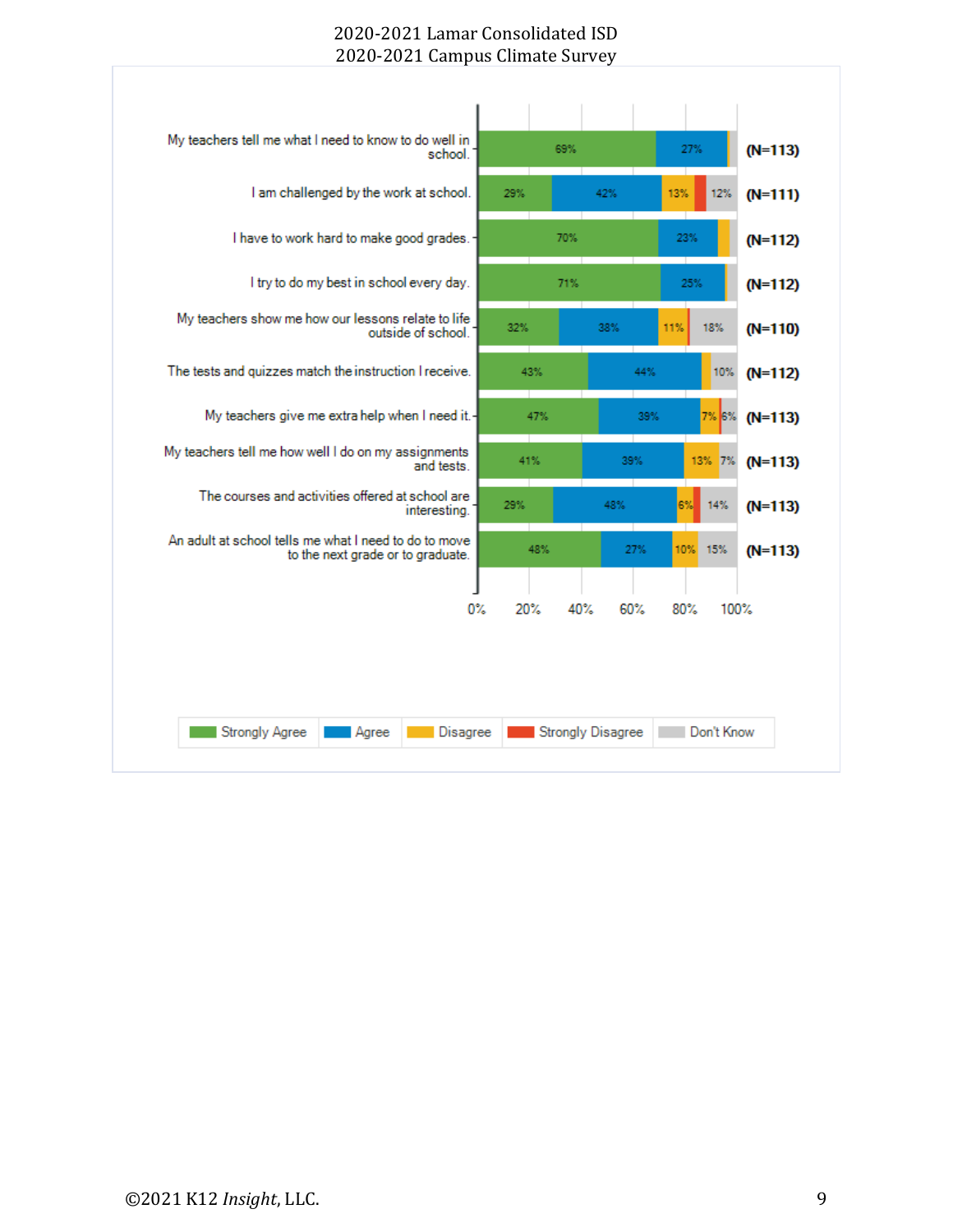|                  |                                                                     | <b>Strongly</b><br>Agree | Agree | <b>Disagree</b> | <b>Strongly</b><br><b>Disagree</b> | <b>Don't Know</b> | <b>Total</b><br><b>Responses</b> |
|------------------|---------------------------------------------------------------------|--------------------------|-------|-----------------|------------------------------------|-------------------|----------------------------------|
|                  |                                                                     | 66                       | 35    | 3               | $\mathbf{1}$                       | $\overline{7}$    |                                  |
| (a)              | Lam proud to go to this<br>school.                                  | 59%                      | 31%   | 3%              | 1%                                 | 6%                | 112                              |
|                  |                                                                     | 67                       | 31    | 9               | $\overline{2}$                     | $\overline{4}$    |                                  |
|                  | I have good friends at this<br>$(b)$ school.                        | 59%                      | 27%   | 8%              | 2%                                 | 4%                | 113                              |
|                  | There is a teacher, counselor                                       | 47                       | 45    | 6               | 0                                  | 14                |                                  |
|                  | (c) or other staff member I can<br>talk to about school problems.   | 42%                      | 40%   | 5%              | $0\%$                              | 13%               | 112                              |
|                  | There is a teacher, counselor $ 43 $<br>or other staff member I can |                          | 36    | 12              | 5                                  | 17                |                                  |
|                  | (d) talk to about personal<br>problems.                             | 38%                      | 32%   | 11%             | 4%                                 | 15%               | 113                              |
|                  | There is a teacher, counselor 59<br>or other staff member I can     |                          | 31    | $\overline{7}$  | 3                                  | 13                |                                  |
| (e)              | talk to about technology<br>problems.                               | 52%                      | 27%   | 6%              | 3%                                 | 12%               | 113                              |
|                  | Teachers and staff treat<br>students fairly regardless of           | 66                       | 34    | $\mathbf{3}$    | $\overline{2}$                     | $\overline{7}$    |                                  |
| $\left(1\right)$ | their backgrounds and<br>differences.                               | 59%                      | 30%   | 3%              | 2%                                 | 6%                | 112                              |
|                  | I feel encouraged by my                                             | 57                       | 41    | 6               | 0                                  | 8                 |                                  |
|                  | (g) teachers to do the best I can<br>in school.                     | 51%                      | 37%   | 5%              | $0\%$                              | 7%                | 112                              |
|                  |                                                                     | 34                       | 47    | 8               | 3                                  | 20                |                                  |
| (h)              | I am praised for doing good<br>work at this school.                 | 30%                      | 42%   | 7%              | 3%                                 | 18%               | 112                              |
|                  | I have never considered                                             | 66                       | 26    | $\overline{7}$  | $\overline{4}$                     | 10                |                                  |
| (1)              | dropping out of school.                                             | 58%                      | 23%   | 6%              | 4%                                 | 9%                | 113                              |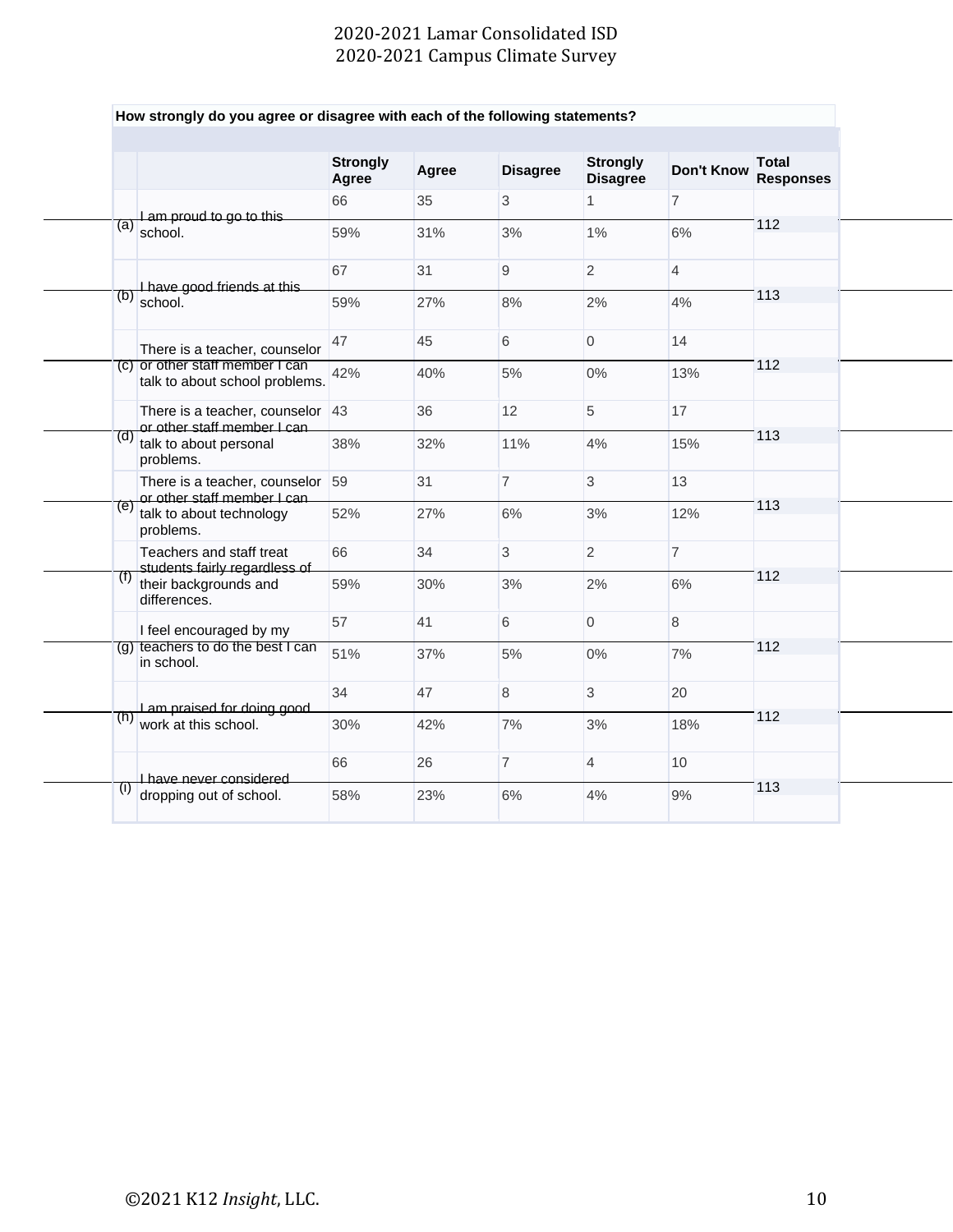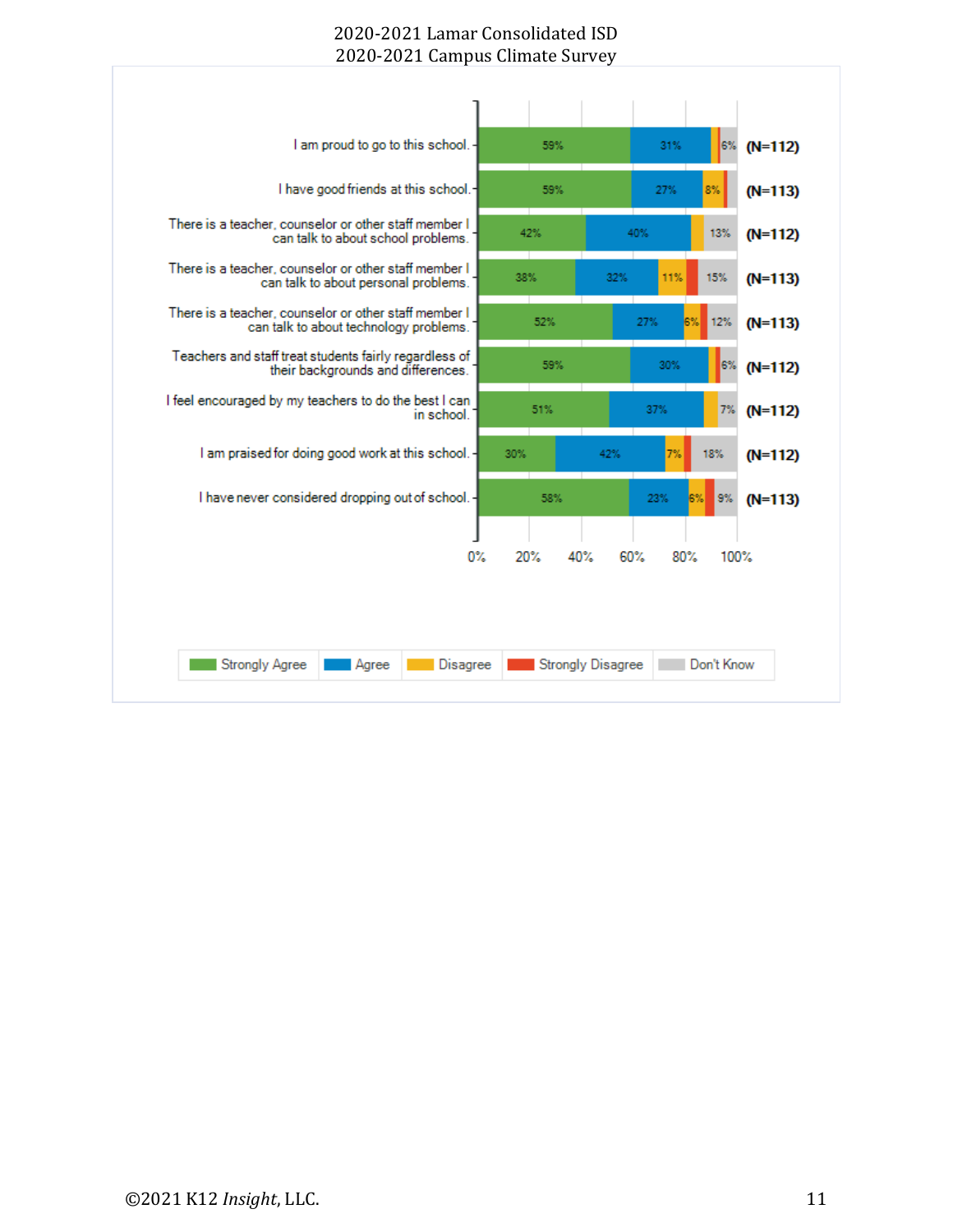|     |                                                         | <b>Strongly</b><br>Agree     | Agree                             | <b>Disagree</b> | <b>Strongly</b><br><b>Disagree</b> | <b>Don't Know</b> | <b>Total</b><br><b>Responses</b> |
|-----|---------------------------------------------------------|------------------------------|-----------------------------------|-----------------|------------------------------------|-------------------|----------------------------------|
|     | I receive support that                                  | 28                           | 51                                | $\overline{7}$  | $\mathbf{1}$                       | 25                |                                  |
|     | (a) addresses my individual<br>needs.                   | 25%                          | 46%                               | 6%              | $1\%$                              | 22%               | 112                              |
|     |                                                         | 53                           | 41                                | 6               | $\mathbf{1}$                       | 12                |                                  |
| (b) | My teacher(s) is/are available<br>when needed.          | 47%                          | 36%                               | $5\%$           | $1\%$                              | 11%               | 113                              |
|     |                                                         | 32                           | 39                                | 17              | $\overline{7}$                     | 17                |                                  |
|     | (c) I adapt to changes easily.                          | 29%                          | 35%                               | 15%             | 6%                                 | 15%               | 112                              |
|     |                                                         | 19                           | 44                                | 24              | 14                                 | 11                |                                  |
|     | (d) I handle frustrations well.                         | 17%                          | 39%                               | 21%             | 13%                                | 10%               | 112                              |
|     | I can complete all my                                   | 43                           | 34                                | 13              | $\overline{7}$                     | 15                |                                  |
|     | (e) assignments in a timely<br>manner.                  | 38%                          | 30%                               | 12%             | $6\%$                              | 13%               | 112                              |
|     | I receive support that addresses my individual needs. - |                              |                                   | 25%             | 46%                                | 6%<br>22%         | $(N=112)$                        |
|     | My teacher(s) is/are available when needed.             |                              |                                   | 47%             | 36%                                | 11%               | $(N=113)$                        |
|     |                                                         | I adapt to changes easily. - |                                   | 29%             | 35%                                | 15% 6%<br>15%     | $(N=112)$                        |
|     |                                                         |                              | I handle frustrations well. - 17% |                 | 39%<br>21%                         | 13% 10% (N=112)   |                                  |
|     |                                                         |                              |                                   | 38%             | 30%                                | 12% 6% 13%        | $(N=112)$                        |
|     | I can complete all my assignments in a timely manner.   |                              |                                   |                 |                                    |                   |                                  |
|     |                                                         |                              | $0\%$                             | 20%             | 40%<br>60%                         | 80%<br>100%       |                                  |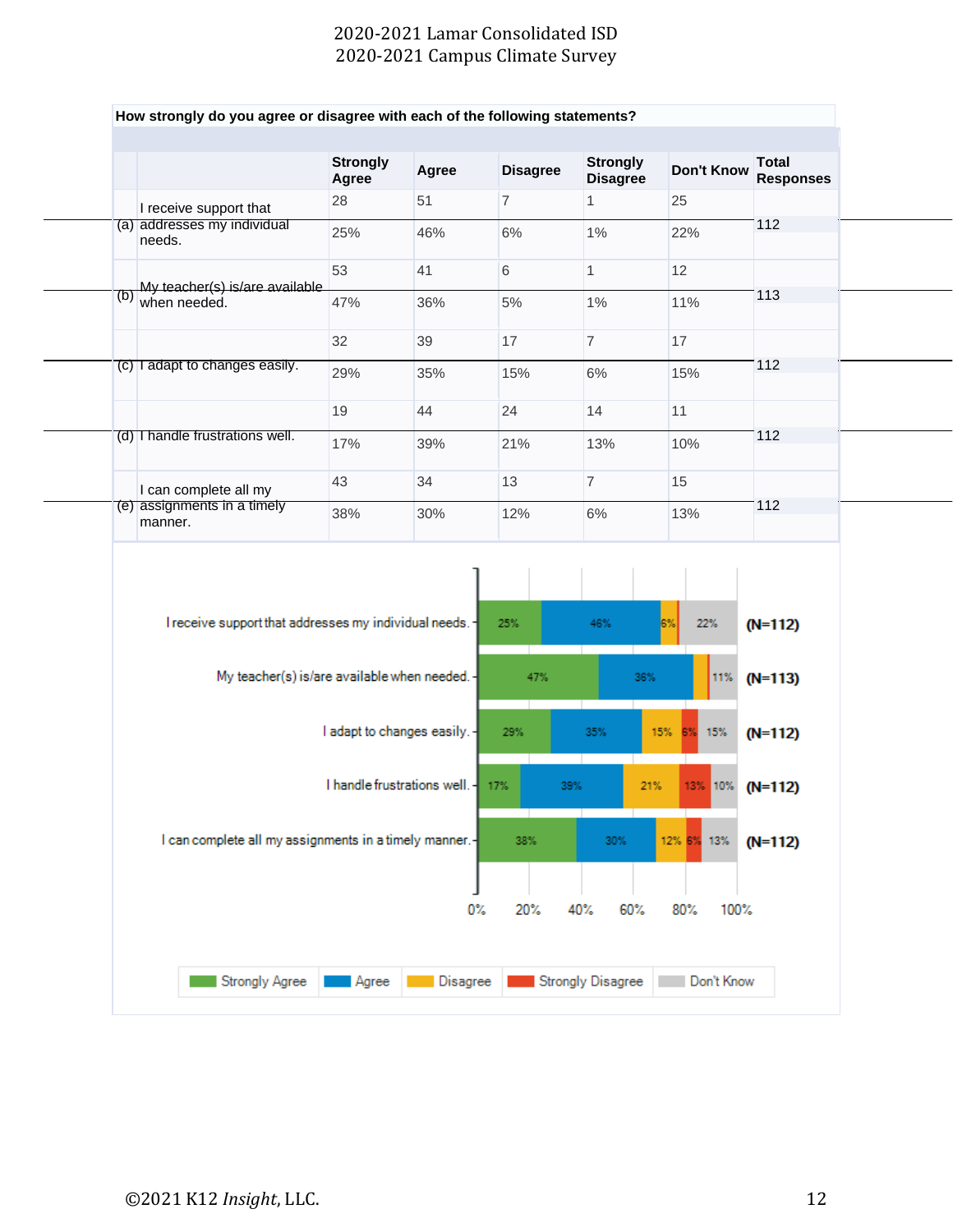|     |                                                                                                | <b>Strongly</b><br>Agree | Agree | <b>Disagree</b> | <b>Strongly</b><br><b>Disagree</b> | <b>Don't Know</b> | Total<br><b>Responses</b> |
|-----|------------------------------------------------------------------------------------------------|--------------------------|-------|-----------------|------------------------------------|-------------------|---------------------------|
|     | A principal, teacher, guidance<br>counselor, or college &                                      |                          | 0     | 0               | $\mathbf 0$                        | $\Omega$          |                           |
|     | (a) career facilitator has given<br>me advice on how to apply<br>for scholarships.             | $0\%$                    | $0\%$ | $0\%$           | $0\%$                              | $0\%$             | 0                         |
|     | A principal, teacher, guidance<br>counselor, or college &<br>career facilitator has given      | $\overline{0}$           | 0     | 0               | $\mathbf{0}$                       | 0                 |                           |
| (b) | me advice on how to get into 0%<br>college or workforce<br>development programs.               |                          | $0\%$ | $0\%$           | $0\%$                              | $0\%$             | 0                         |
|     | A principal, teacher, guidance<br>counselor, or college &                                      |                          | 0     | 0               | $\Omega$                           | $\mathbf 0$       |                           |
|     | (c) career facilitator has explored<br>post-high school career and<br>education paths with me. | 0%                       | $0\%$ | $0\%$           | $0\%$                              | $0\%$             | 0                         |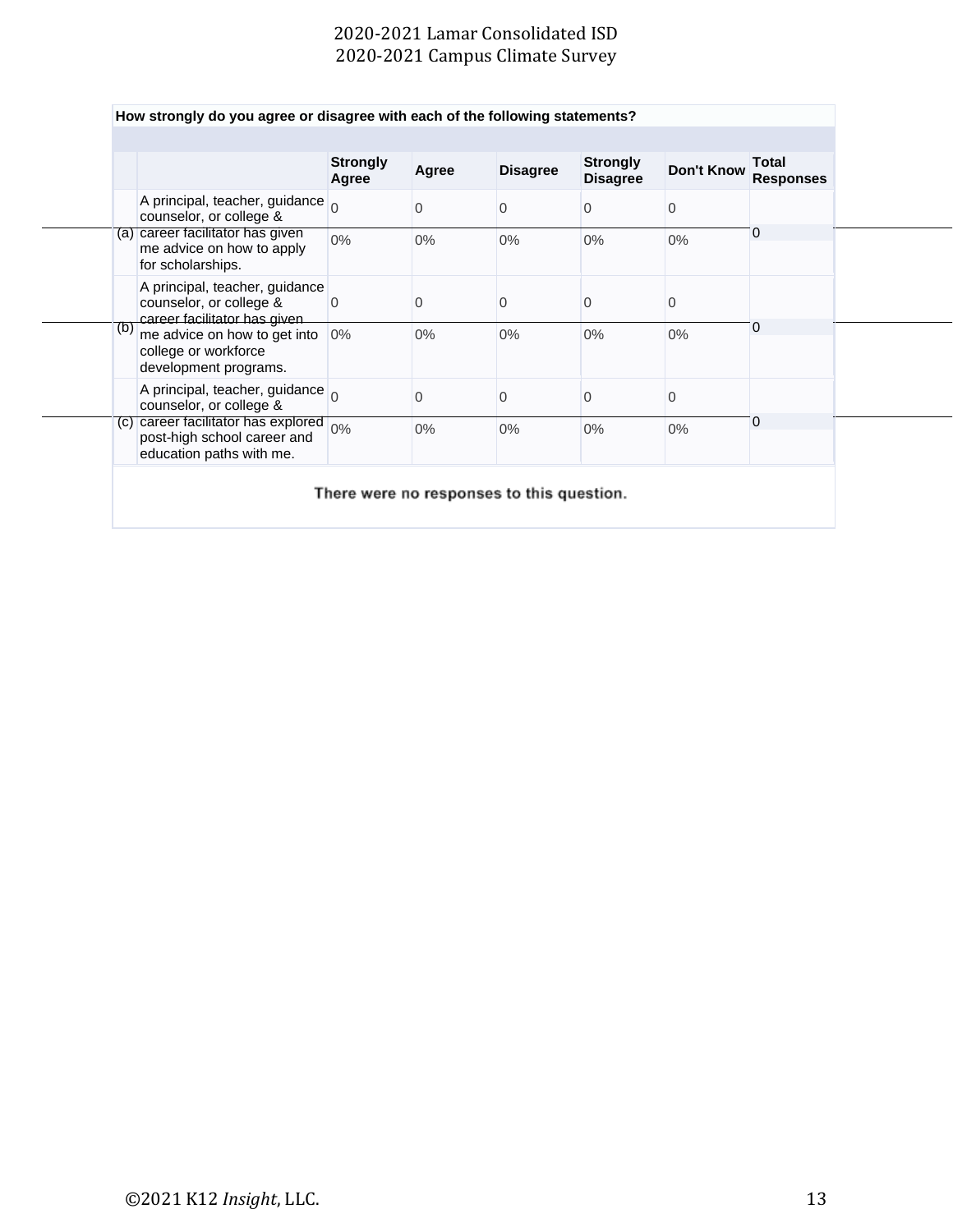|     |                                                        | <b>Strongly</b><br>Agree   | Agree                           | <b>Disagree</b> | <b>Strongly</b><br><b>Disagree</b> | <b>Don't Know</b> | <b>Total</b><br><b>Responses</b> |
|-----|--------------------------------------------------------|----------------------------|---------------------------------|-----------------|------------------------------------|-------------------|----------------------------------|
|     |                                                        | 76                         | 31                              | $\overline{2}$  | $\mathbf{1}$                       | $\overline{2}$    |                                  |
| (a) | My parents/guardians ask me<br>about my day at school. | 68%                        | 28%                             | 2%              | 1%                                 | 2%                | 112                              |
|     | My parents/guardians                                   | 29                         | 53                              | 11              | 3                                  | 17                |                                  |
|     | (b) participate in school activities<br>with me.       | 26%                        | 47%                             | 10%             | 3%                                 | 15%               | 113                              |
|     | My parents/guardians<br>communicate with my            | 55                         | 41                              | $\overline{2}$  | $\overline{0}$                     | 15                |                                  |
| (C) | teachers about how I am<br>doing in school.            | 49%                        | 36%                             | 2%              | $0\%$                              | 13%               | 113                              |
|     | My parents/guardians or<br>other family members help   | 73                         | 29                              | 6               | $\mathbf{1}$                       | 3                 |                                  |
| (d) | me with my homework if I<br>ask.                       | 65%                        | 26%                             | 5%              | $1\%$                              | 3%                | 112                              |
|     |                                                        |                            |                                 | 68%             |                                    | 28%               |                                  |
|     | My parents/guardians ask me about my day at school. -  |                            |                                 |                 |                                    |                   | $(N=112)$                        |
|     | My parents/guardians participate in school activities  |                            | with me.                        | 26%             | 47%                                | 10%<br>15%        | $(N=113)$                        |
|     |                                                        |                            |                                 |                 |                                    |                   |                                  |
|     | My parents/guardians communicate with my teachers      |                            | about how I am doing in school. | 49%             | 36%                                | 13%               | $(N=113)$                        |
|     | My parents/guardians or other family members help me   | with my homework if I ask. |                                 | 65%             |                                    | 26%               | $(N=112)$                        |
|     |                                                        |                            |                                 |                 |                                    |                   |                                  |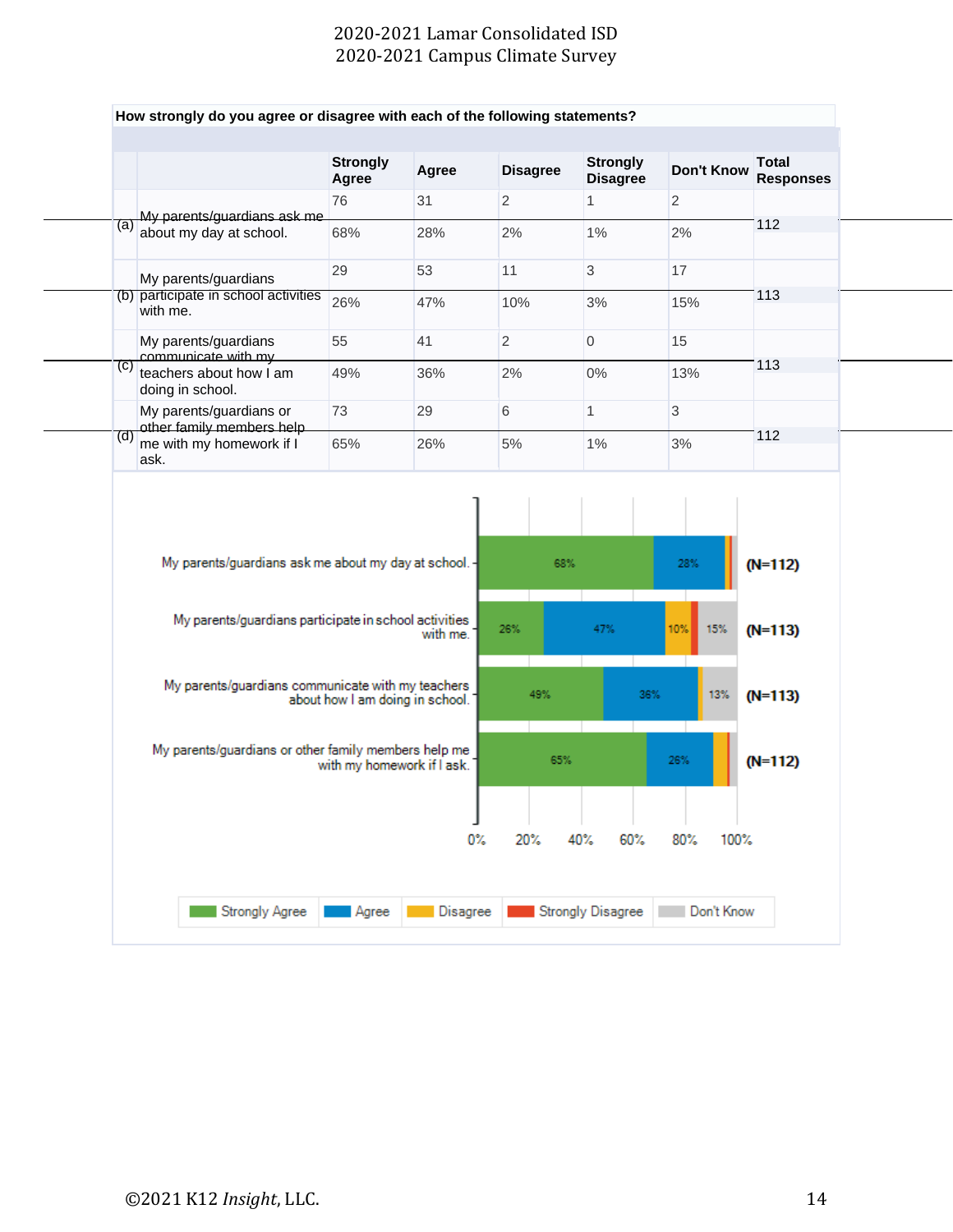|                                                                  | <b>Strongly</b><br>Agree | Agree | <b>Disagree</b> | <b>Strongly</b><br><b>Disagree</b> | Don't Know     | Total<br><b>Responses</b> |
|------------------------------------------------------------------|--------------------------|-------|-----------------|------------------------------------|----------------|---------------------------|
|                                                                  | 47                       | 48    | 6               | $\mathbf{1}$                       | 11             |                           |
| (a) I feel safe at school.                                       | 42%                      | 42%   | 5%              | $1\%$                              | 10%            | 113                       |
| I am aware of safety<br>procedures at this school,               | 75                       | 30    | $\mathbf{1}$    | $\mathbf{1}$                       | 5              |                           |
| (b)<br>such as evacuate, hold,<br>shelter, lockout or lockdown.  | 67%                      | 27%   | 1%              | $1\%$                              | 4%             | 112                       |
|                                                                  | 36                       | 49    | 8               | $\mathbf{3}$                       | 17             |                           |
| Discipline is enforced fairly at<br>$\left( c\right)$<br>school. | 32%                      | 43%   | 7%              | $3%$                               | 15%            | 113                       |
| I know what will happen if I                                     | 63                       | 39    | $\mathbf{1}$    | $\mathbf{1}$                       | 8              |                           |
| (d)<br>break school rules.                                       | 56%                      | 35%   | 1%              | $1\%$                              | 7%             | 112                       |
| I am not being threatened at                                     | 63                       | 29    | $\overline{7}$  | 6                                  | $8\phantom{1}$ |                           |
| $\overline{(e)}$ this school.                                    | 56%                      | 26%   | 6%              | 5%                                 | 7%             | 113                       |
| I am not being bullied at this                                   | 57                       | 27    | 13              | $\overline{7}$                     | 9              |                           |
| (f)<br>school.                                                   | 50%                      | 24%   | 12%             | 6%                                 | 8%             | 113                       |
| I have not seen alcohol                                          | 83                       | 16    | $\mathbf{1}$    | 6                                  | $6\phantom{1}$ |                           |
| (g)<br>and/or drugs at this school.                              | 74%                      | 14%   | 1%              | 5%                                 | 5%             | 112                       |
| I feel safe from gang activity                                   | 63                       | 33    | $\overline{2}$  | 3                                  | 12             |                           |
| (h)<br>at this school.                                           | 56%                      | 29%   | 2%              | $3%$                               | 11%            | 113                       |
| I have not seen weapons in                                       | 78                       | 16    | 3               | 5                                  | 11             |                           |
| $(i)$ this school.                                               | 69%                      | 14%   | $3\%$           | $4\%$                              | 10%            | 113                       |
| I respect the teachers at this                                   | 78                       | 32    | $\vert$ 1       | $\overline{0}$                     | $\overline{2}$ |                           |
| $\left( 0\right)$<br>school.                                     | 69%                      | 28%   | $1\%$           | $0\%$                              | 2%             | 113                       |
| I feel that other students are                                   | 45                       | 37    | 9               | $\mathbf{3}$                       | 17             |                           |
| $\overline{R}$ friendly at this school.                          | 41%                      | 33%   | 8%              | 3%                                 | 15%            | 111                       |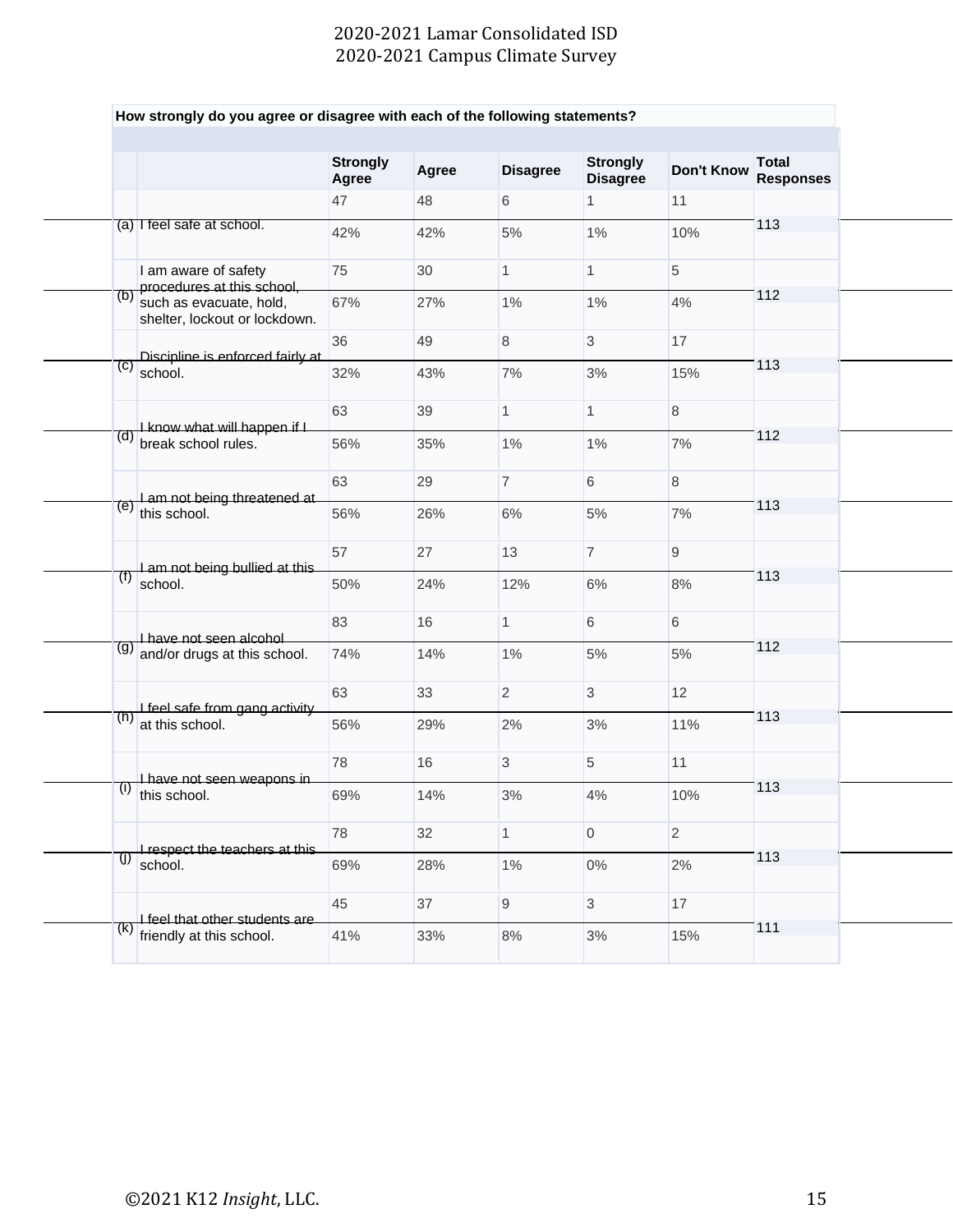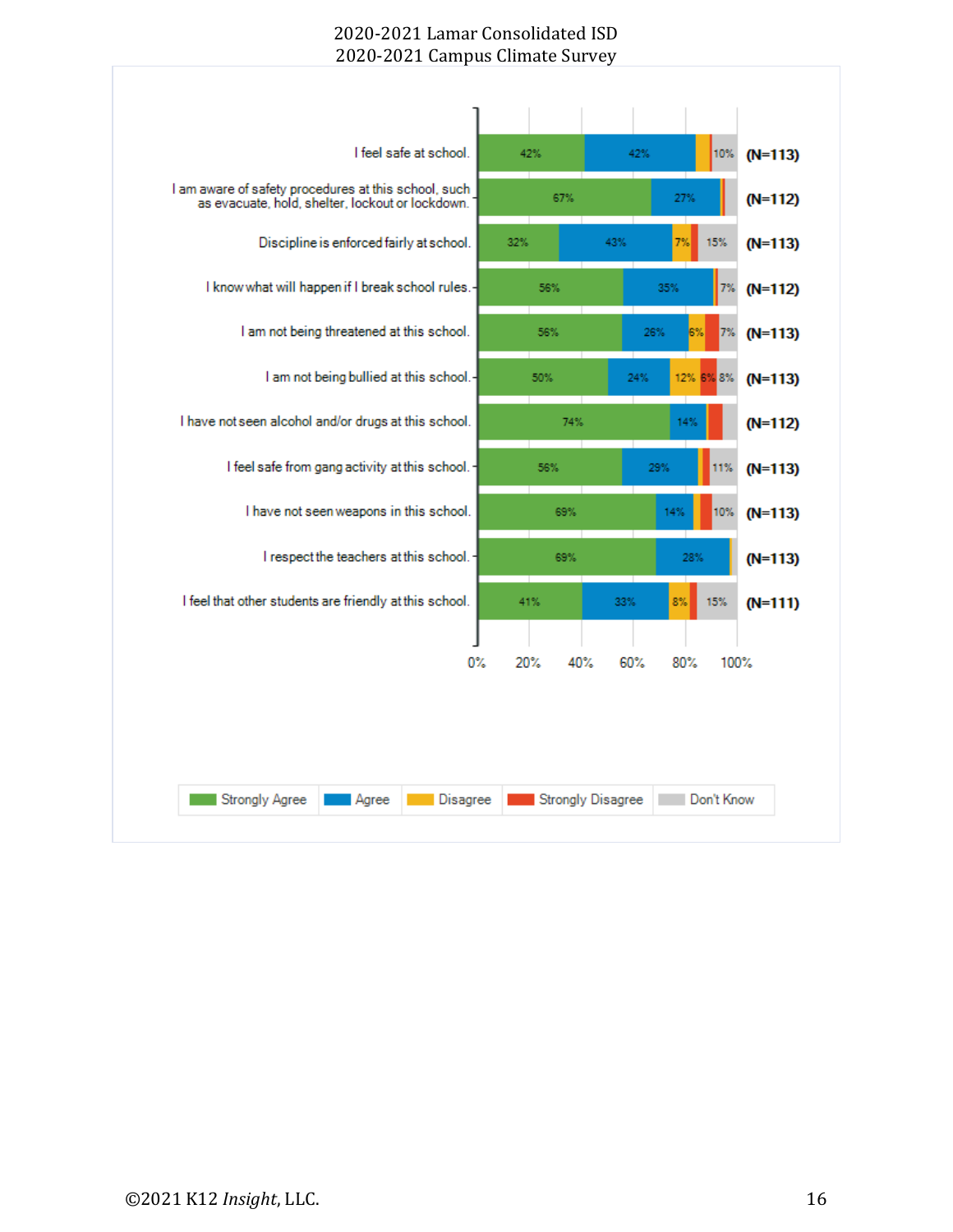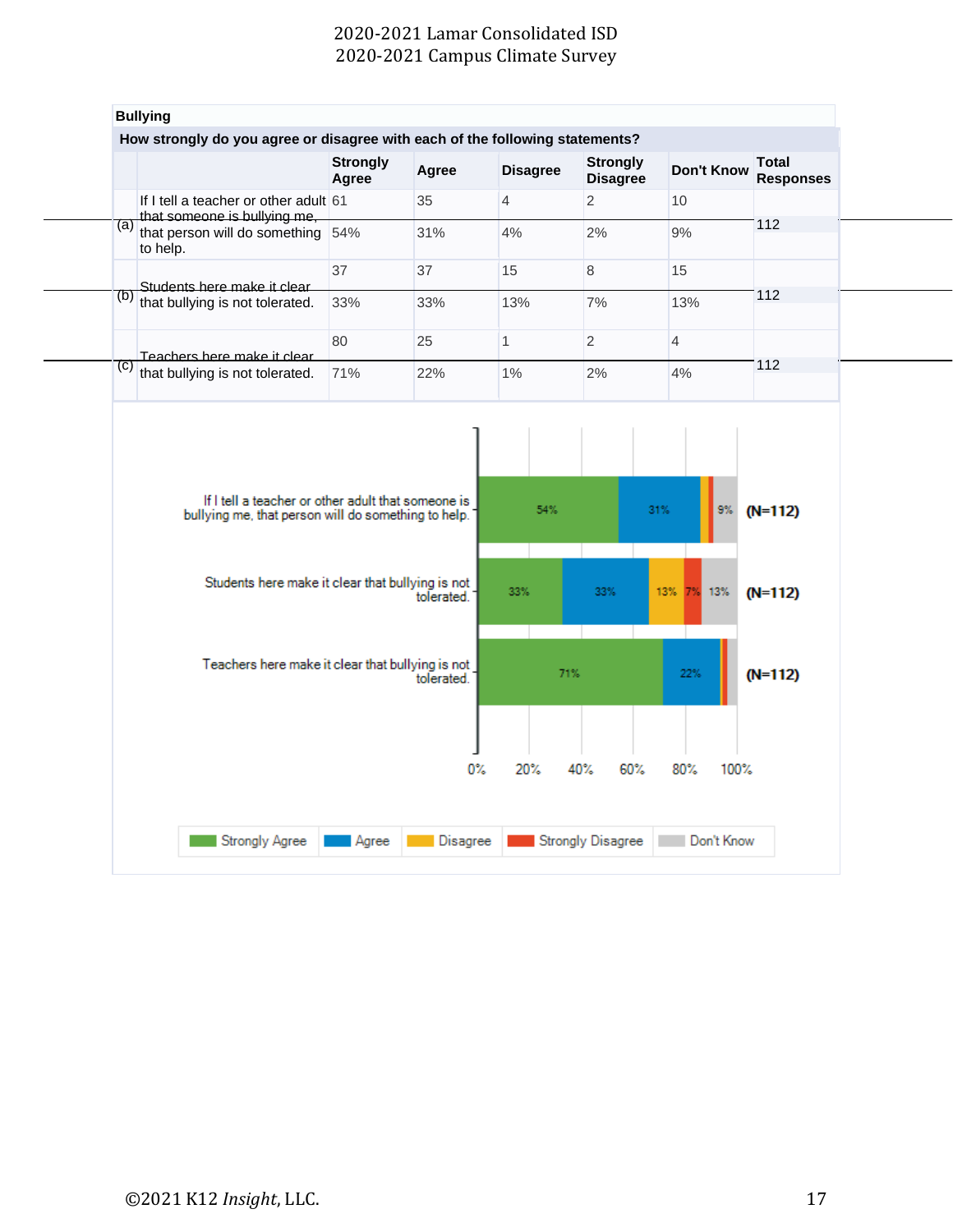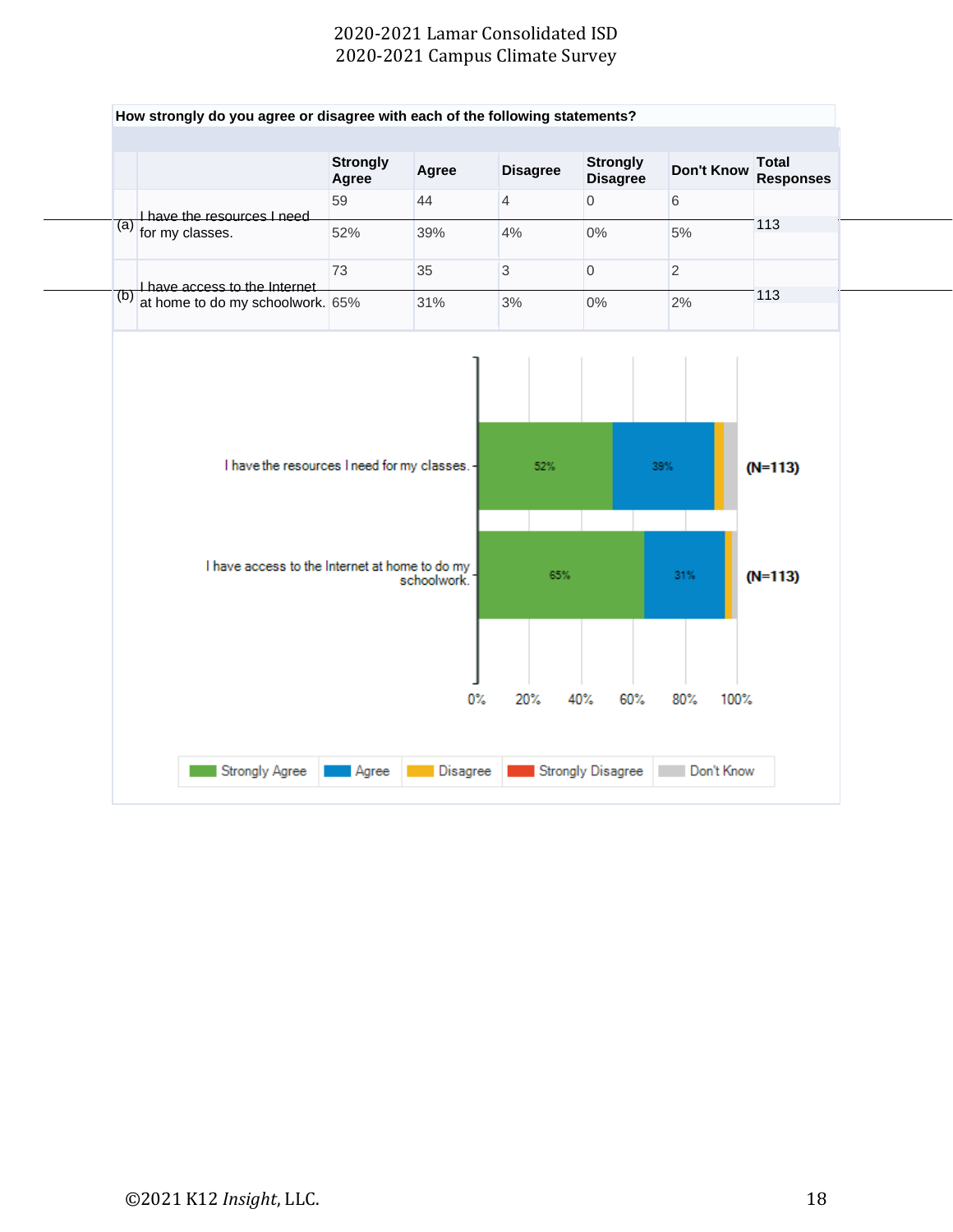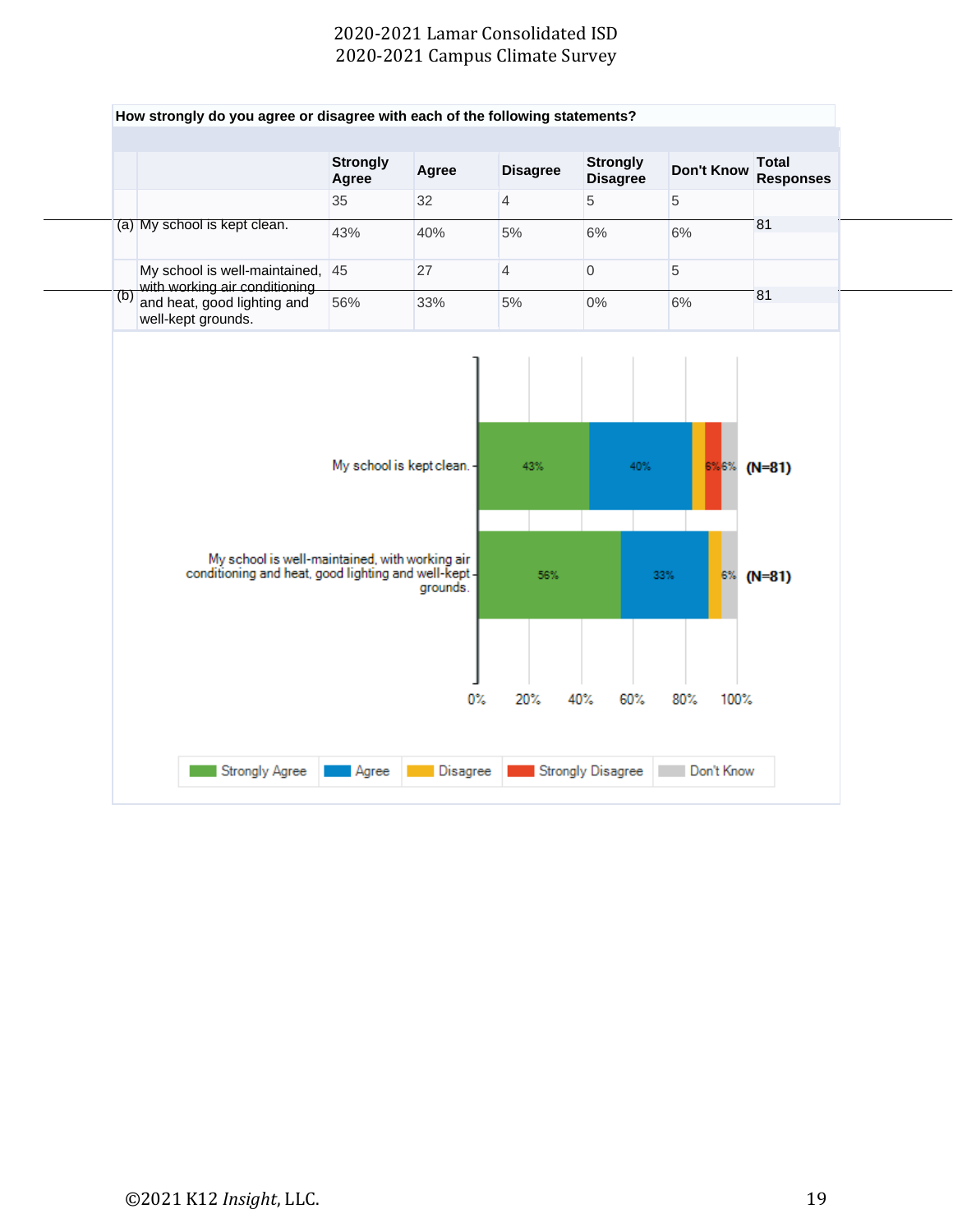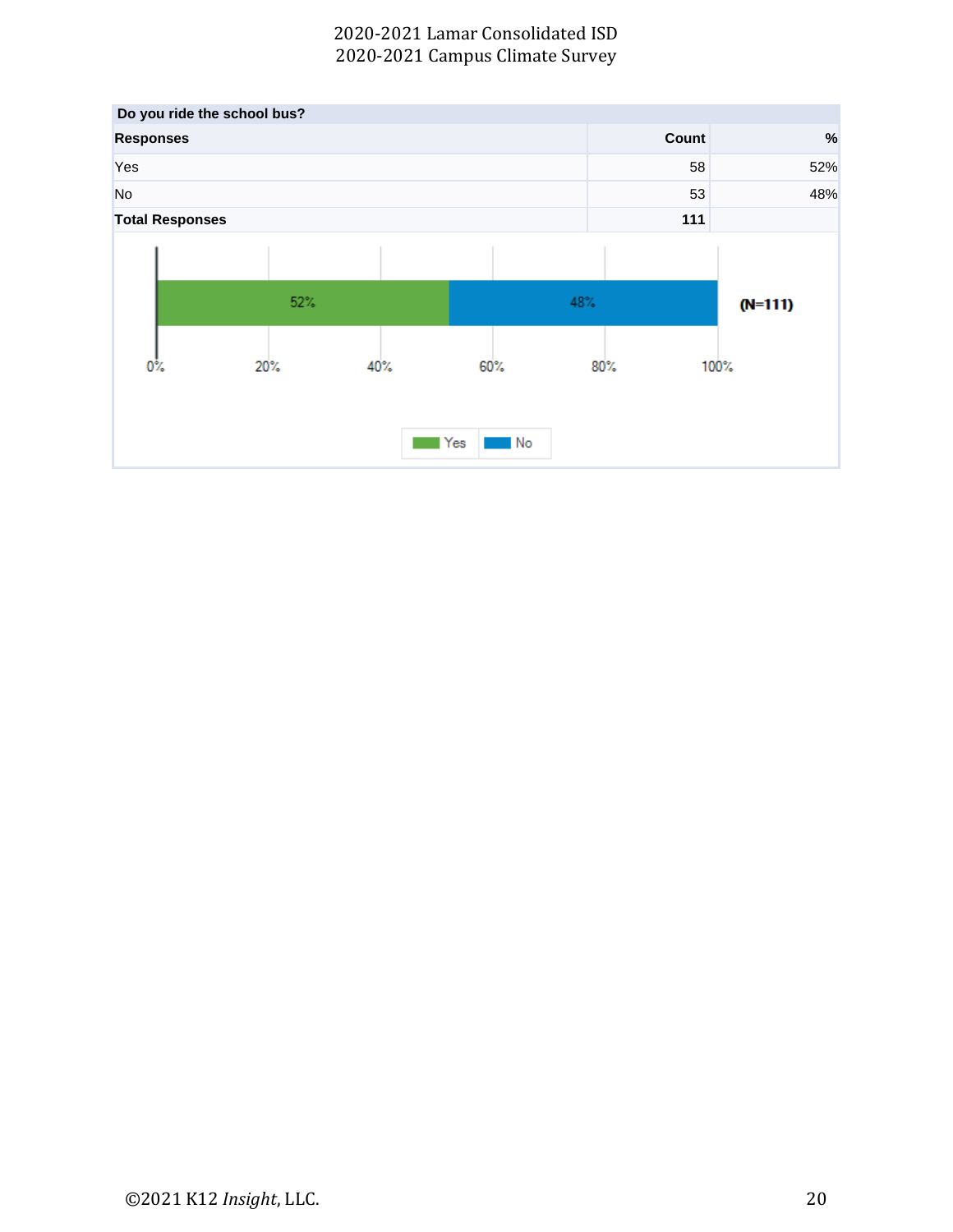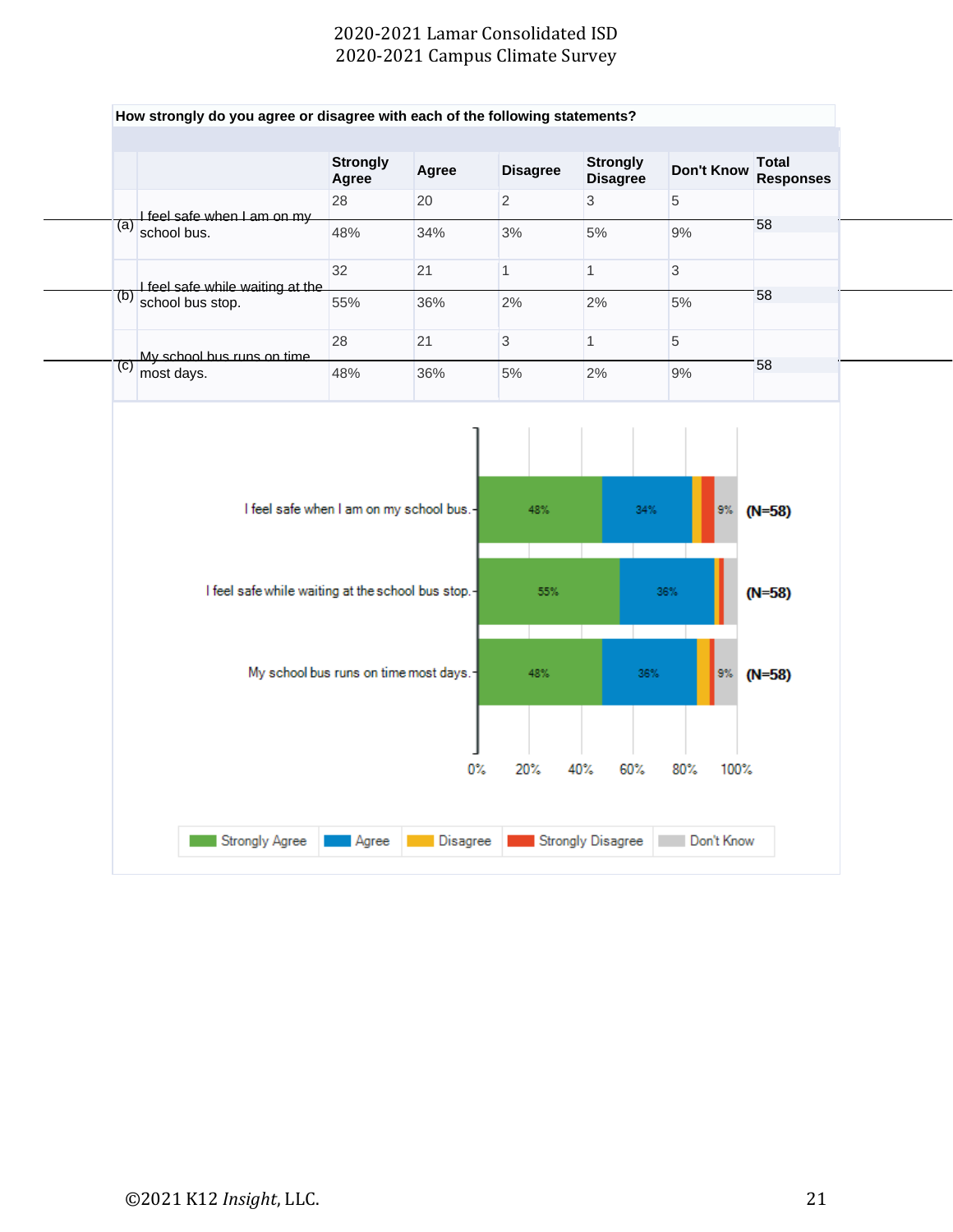|                        | Grade Level (prepopulated, hidden) |             |     |             |             |  |
|------------------------|------------------------------------|-------------|-----|-------------|-------------|--|
| <b>Responses</b>       |                                    |             |     | Count       | %           |  |
| Grade 5                |                                    |             |     | 113         | 100%        |  |
| Grade 6                |                                    |             |     | $\mathbf 0$ | 0%          |  |
| Grade 7                |                                    |             |     | $\mathbf 0$ | 0%          |  |
| Grade 8                |                                    | $\pmb{0}$   | 0%  |             |             |  |
| Grade 9                |                                    | $\mathbf 0$ | 0%  |             |             |  |
| Grade 10               |                                    |             |     | $\pmb{0}$   | 0%          |  |
| Grade 11               |                                    | $\mathbf 0$ | 0%  |             |             |  |
| Grade 12               |                                    |             |     | $\pmb{0}$   | 0%          |  |
| <b>Total Responses</b> |                                    |             |     | 113         |             |  |
|                        |                                    |             |     |             | $(N = 113)$ |  |
| Grade 5-               |                                    |             |     |             | 100%        |  |
| Grade $6 - 0$ %        |                                    |             |     |             |             |  |
| Grade 7 - 0%           |                                    |             |     |             |             |  |
| Grade $8 + 0\%$        |                                    |             |     |             |             |  |
| Grade $9 - 0$ %        |                                    |             |     |             |             |  |
| Grade 10   0%          |                                    |             |     |             |             |  |
| Grade 11   0%          |                                    |             |     |             |             |  |
| Grade 12   0%          |                                    |             |     |             |             |  |
| $0\%$                  | 20%                                | 40%         | 60% | $80\%$      | 100%        |  |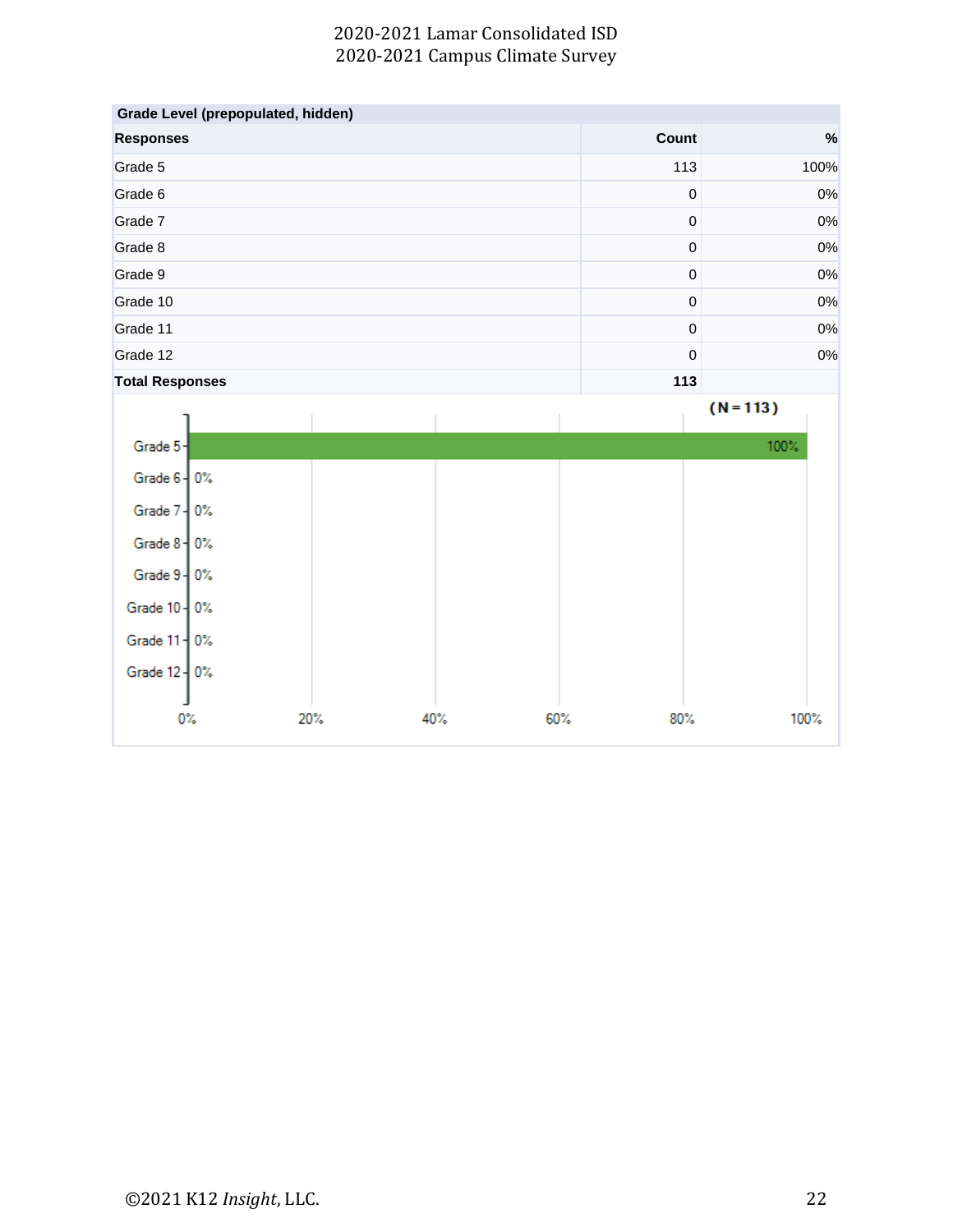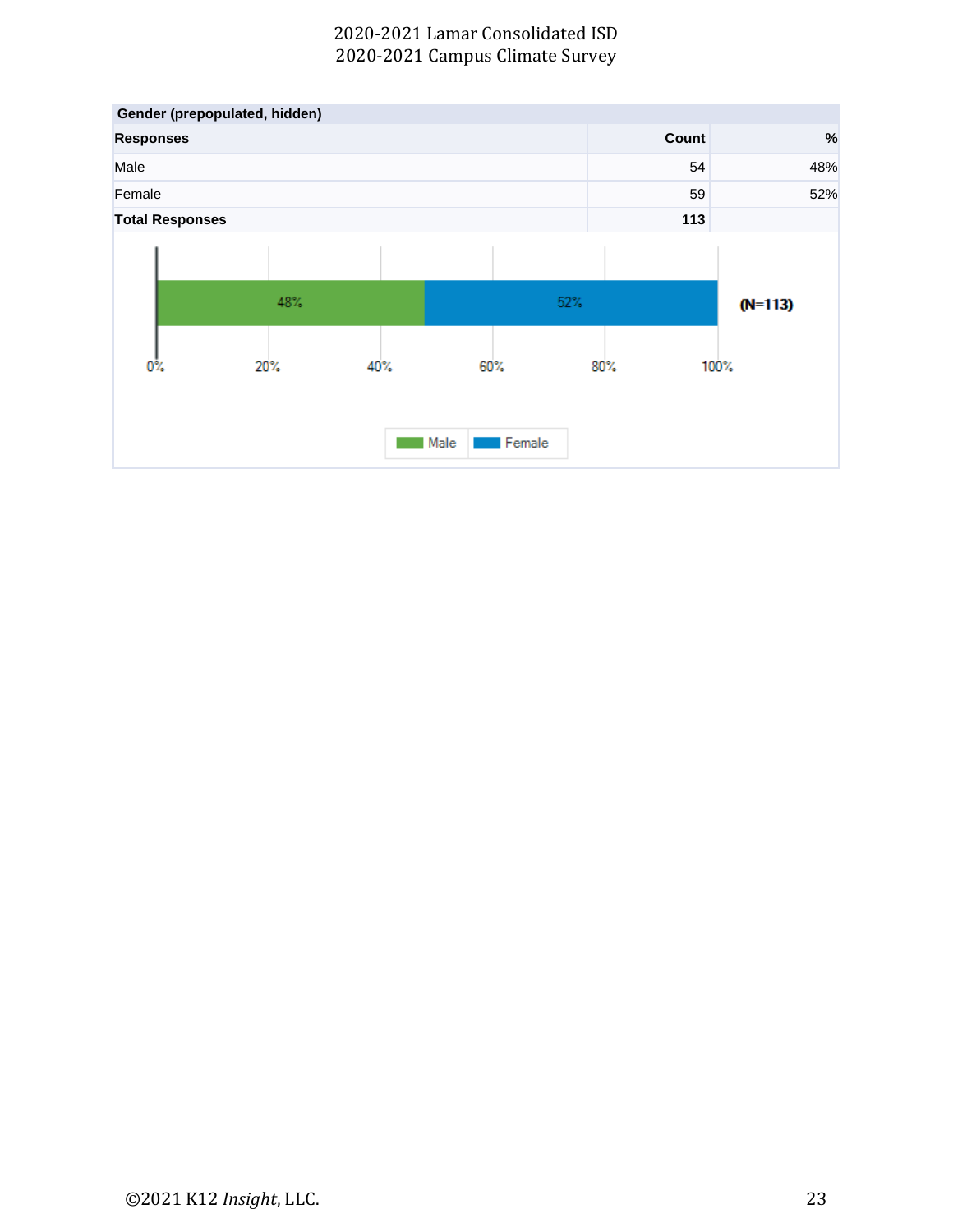| Free or Reduced Price Meal Status (prepopulated, hidden)                                              |                       |     |     |                |             |      |
|-------------------------------------------------------------------------------------------------------|-----------------------|-----|-----|----------------|-------------|------|
| <b>Responses</b>                                                                                      |                       |     |     | <b>Count</b>   |             | %    |
| Not Economically Disadvantaged                                                                        |                       |     |     | 12             |             | 11%  |
| Eligible Free                                                                                         |                       |     |     | $\overline{2}$ |             | 2%   |
| Eligible Reduced                                                                                      |                       |     |     | $\mathbf 0$    |             | 0%   |
| Other Economic Disadvantage                                                                           |                       |     |     | $\Omega$       |             | 0%   |
| No Data                                                                                               |                       |     |     | 99             |             | 88%  |
| <b>Total Responses</b>                                                                                |                       |     |     | 113            |             |      |
| Not Economically Disadvantaged<br>Eligible Free-<br>Eligible Reduced -<br>Other Economic Disadvantage | 11%<br>2%<br>0%<br>0% |     |     |                | $(N = 113)$ |      |
| No Data                                                                                               |                       |     |     |                | 88%         |      |
|                                                                                                       |                       |     |     |                |             |      |
| 0%                                                                                                    |                       | 20% | 40% | 60%            | 80%         | 100% |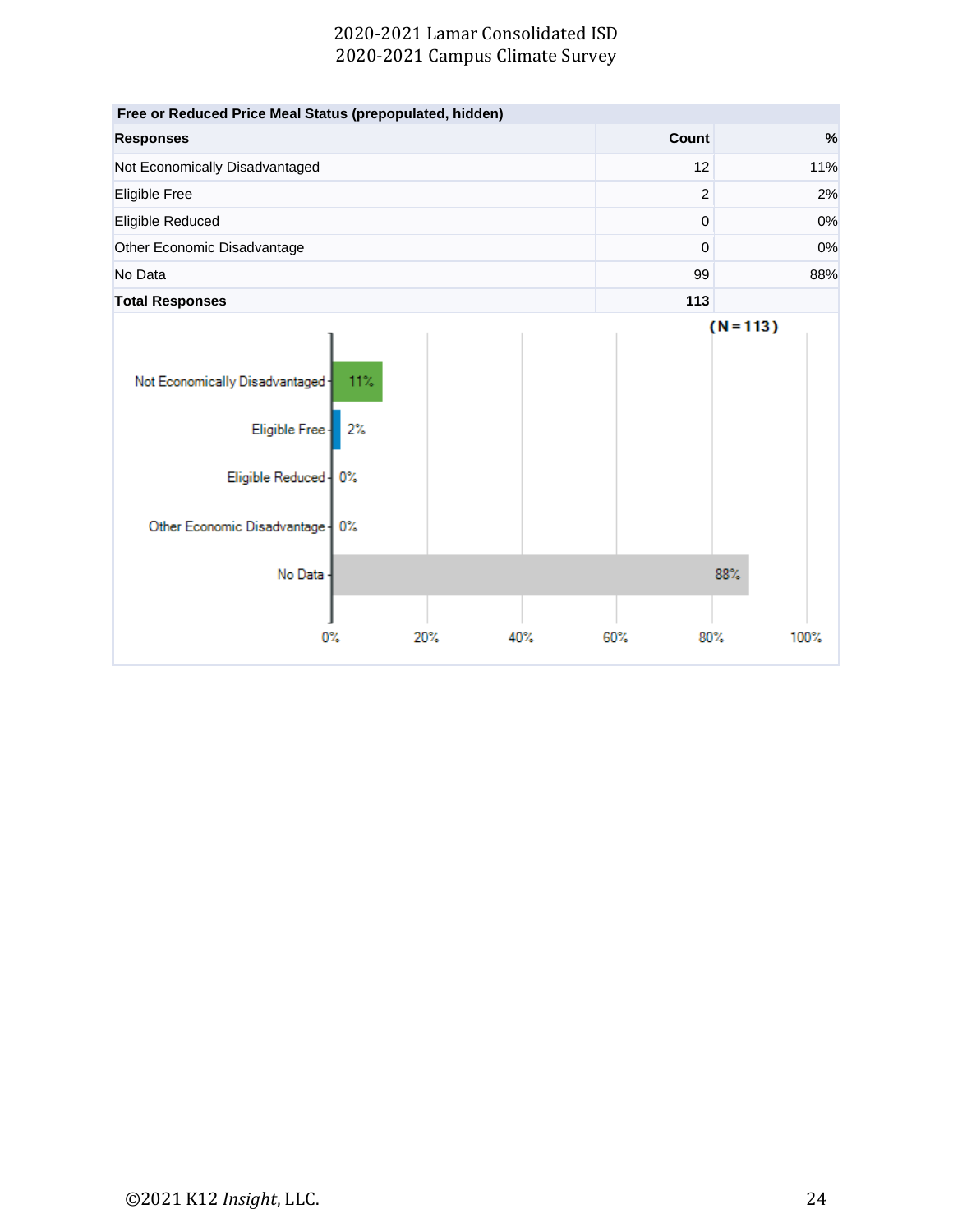| Language Spoken at Home (prepopulated, hidden) |                           |       |  |  |  |  |
|------------------------------------------------|---------------------------|-------|--|--|--|--|
| <b>Responses</b>                               | Count                     | $\%$  |  |  |  |  |
| <b>ENGLISH</b>                                 | 91                        | 81%   |  |  |  |  |
| <b>SPANISH</b>                                 | $\overline{7}$            | 6%    |  |  |  |  |
| <b>YORUBA</b>                                  | $\pmb{0}$                 | 0%    |  |  |  |  |
| CHAOCHOW/TEOCHIU                               | $\pmb{0}$                 | 0%    |  |  |  |  |
| TAIWANESE/FORMOSAN/MIN NAN                     | $\pmb{0}$                 | 0%    |  |  |  |  |
| <b>VIETNAMESE</b>                              | $\overline{4}$            | 4%    |  |  |  |  |
| <b>ARABIC</b>                                  | $\pmb{0}$                 | $0\%$ |  |  |  |  |
| <b>POLISH</b>                                  | $\pmb{0}$                 | 0%    |  |  |  |  |
| <b>MANDARIN</b>                                | $\ensuremath{\mathsf{3}}$ | 3%    |  |  |  |  |
| <b>OTHER LANGUAGES</b>                         | $\mathbf{1}$              | 1%    |  |  |  |  |
| <b>PORTUGUESE</b>                              | $\pmb{0}$                 | 0%    |  |  |  |  |
| <b>FRENCH</b>                                  | $\pmb{0}$                 | 0%    |  |  |  |  |
| <b>CEBUANO</b>                                 | $\mathbf{1}$              | 1%    |  |  |  |  |
| <b>HINDI</b>                                   | $\pmb{0}$                 | $0\%$ |  |  |  |  |
| <b>PILIPINO</b>                                | $\pmb{0}$                 | $0\%$ |  |  |  |  |
| <b>GUJARATI</b>                                | $\mathbf{1}$              | 1%    |  |  |  |  |
| MALAYALAM                                      | $\mathbf 0$               | $0\%$ |  |  |  |  |
| <b>LUGANDA</b>                                 | $\pmb{0}$                 | $0\%$ |  |  |  |  |
| <b>SWAHILI</b>                                 | $\boldsymbol{0}$          | $0\%$ |  |  |  |  |
| <b>GERMAN</b>                                  | $\pmb{0}$                 | $0\%$ |  |  |  |  |
| <b>THAI</b>                                    | $\pmb{0}$                 | 0%    |  |  |  |  |
| <b>FARSI</b>                                   | 1                         | 1%    |  |  |  |  |
| <b>LINGALA</b>                                 | $\boldsymbol{0}$          | $0\%$ |  |  |  |  |
| <b>KOREAN</b>                                  | $\pmb{0}$                 | $0\%$ |  |  |  |  |
| <b>TURKISH</b>                                 | $\pmb{0}$                 | 0%    |  |  |  |  |
| <b>URDU</b>                                    | $\boldsymbol{2}$          | 2%    |  |  |  |  |
| <b>IBO/IGBO</b>                                | $\mathbf 0$               | $0\%$ |  |  |  |  |
| <b>TAMIL</b>                                   | $\mathbf 0$               | 0%    |  |  |  |  |
| <b>CANTONESE</b>                               | 1                         | 1%    |  |  |  |  |
| <b>BOSNIAN</b>                                 | $\pmb{0}$                 | $0\%$ |  |  |  |  |
| <b>AMHARIC</b>                                 | $\pmb{0}$                 | 0%    |  |  |  |  |
| <b>BENGALI</b>                                 | $\pmb{0}$                 | $0\%$ |  |  |  |  |
| <b>INDONESIAN</b>                              | $\pmb{0}$                 | $0\%$ |  |  |  |  |
| <b>AKAN</b>                                    | $\pmb{0}$                 | 0%    |  |  |  |  |
| <b>RUSSIAN</b>                                 | $\pmb{0}$                 | $0\%$ |  |  |  |  |
| <b>PASHTO</b>                                  | $\boldsymbol{0}$          | 0%    |  |  |  |  |
| <b>EFIK</b>                                    | $\pmb{0}$                 | 0%    |  |  |  |  |
| <b>CAMBODIAN</b>                               | $\mathbf 0$               | 0%    |  |  |  |  |

©2021 K12 *Insight*, LLC. 25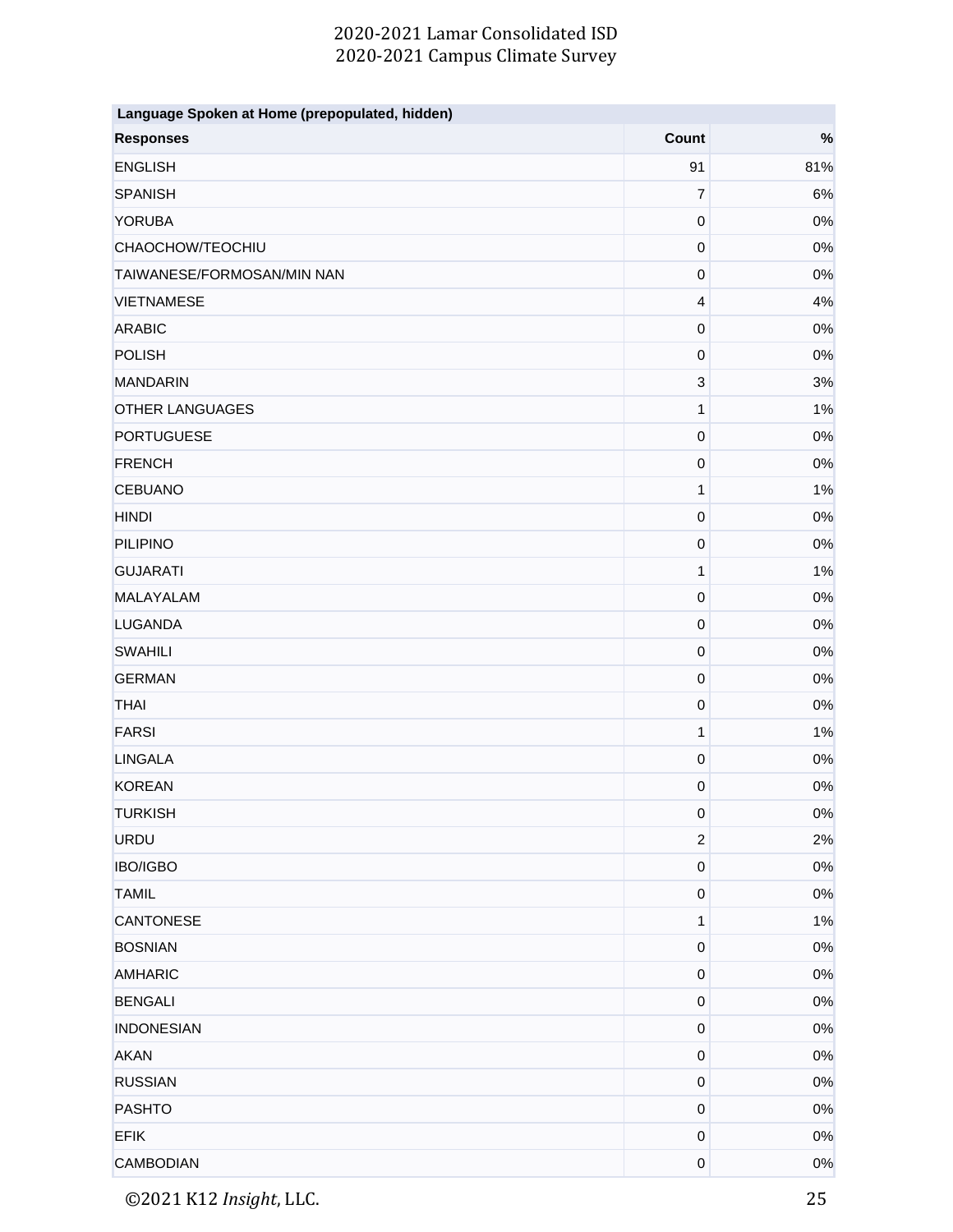| <b>PANJABI</b>         | $\boldsymbol{0}$ | $0\%$ |
|------------------------|------------------|-------|
| <b>JAPANESE</b>        | $\mathbf 0$      | $0\%$ |
| <b>TIGRINYA</b>        | $\boldsymbol{0}$ | $0\%$ |
| No Data                | $\boldsymbol{0}$ | 0%    |
| <b>ETHIOPIC</b>        | $\boldsymbol{0}$ | 0%    |
| <b>SWEDISH</b>         | $\boldsymbol{0}$ | 0%    |
| <b>AFRIKAANS</b>       | $\mathbf 0$      | $0\%$ |
| <b>HAINANESE</b>       | 0                | $0\%$ |
| HAITIAN-CREOLE         | $\boldsymbol{0}$ | 0%    |
| <b>ILONGGO</b>         | 1                | 1%    |
| <b>SINHALESE</b>       | $\boldsymbol{0}$ | 0%    |
| <b>TIBETAN</b>         | $\mathbf 0$      | 0%    |
| <b>SERBIAN</b>         | $\boldsymbol{0}$ | 0%    |
| <b>CROW</b>            | 0                | $0\%$ |
| <b>KRIO</b>            | $\boldsymbol{0}$ | 0%    |
| <b>CZECH</b>           | 0                | $0\%$ |
| <b>Total Responses</b> | 113              |       |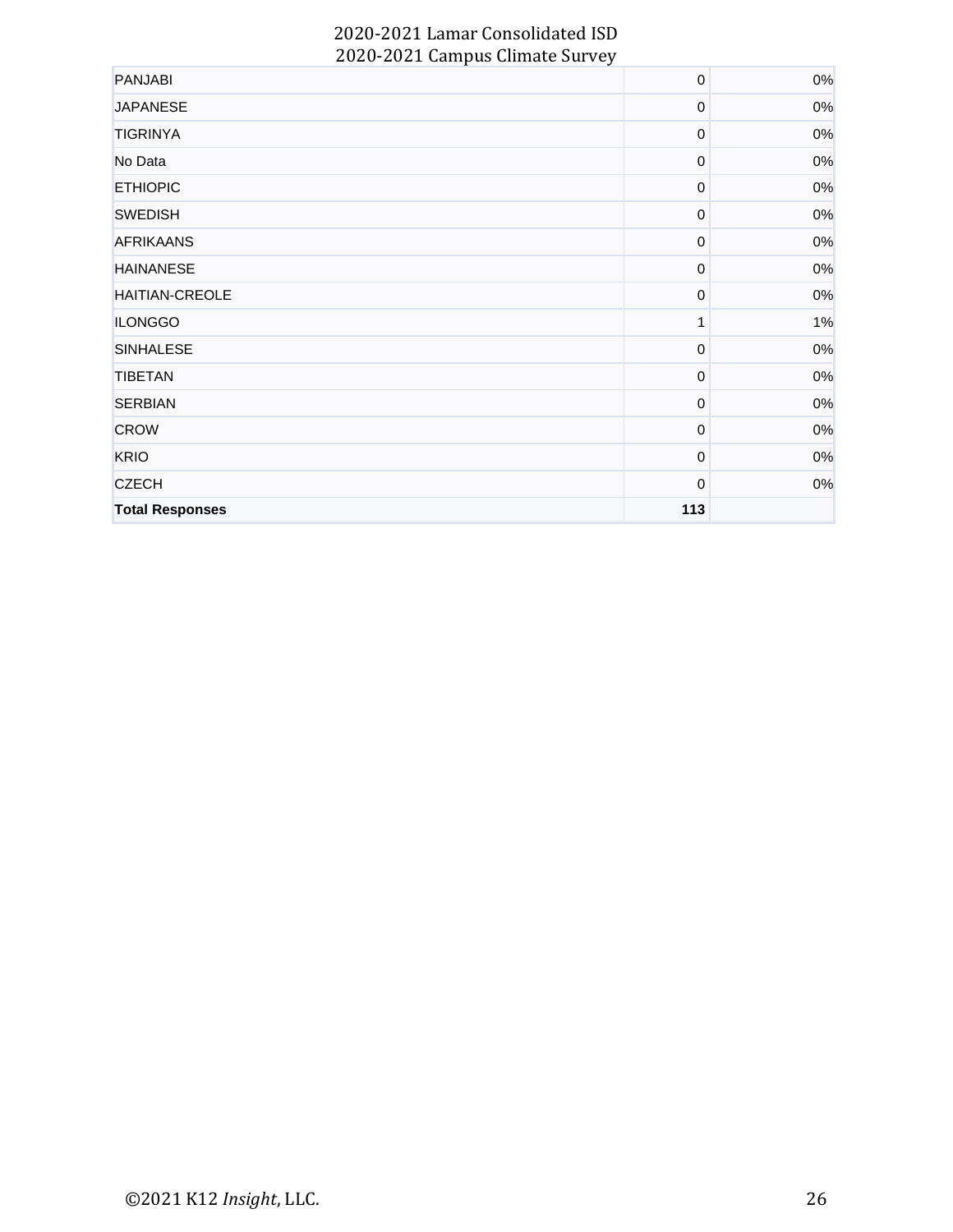